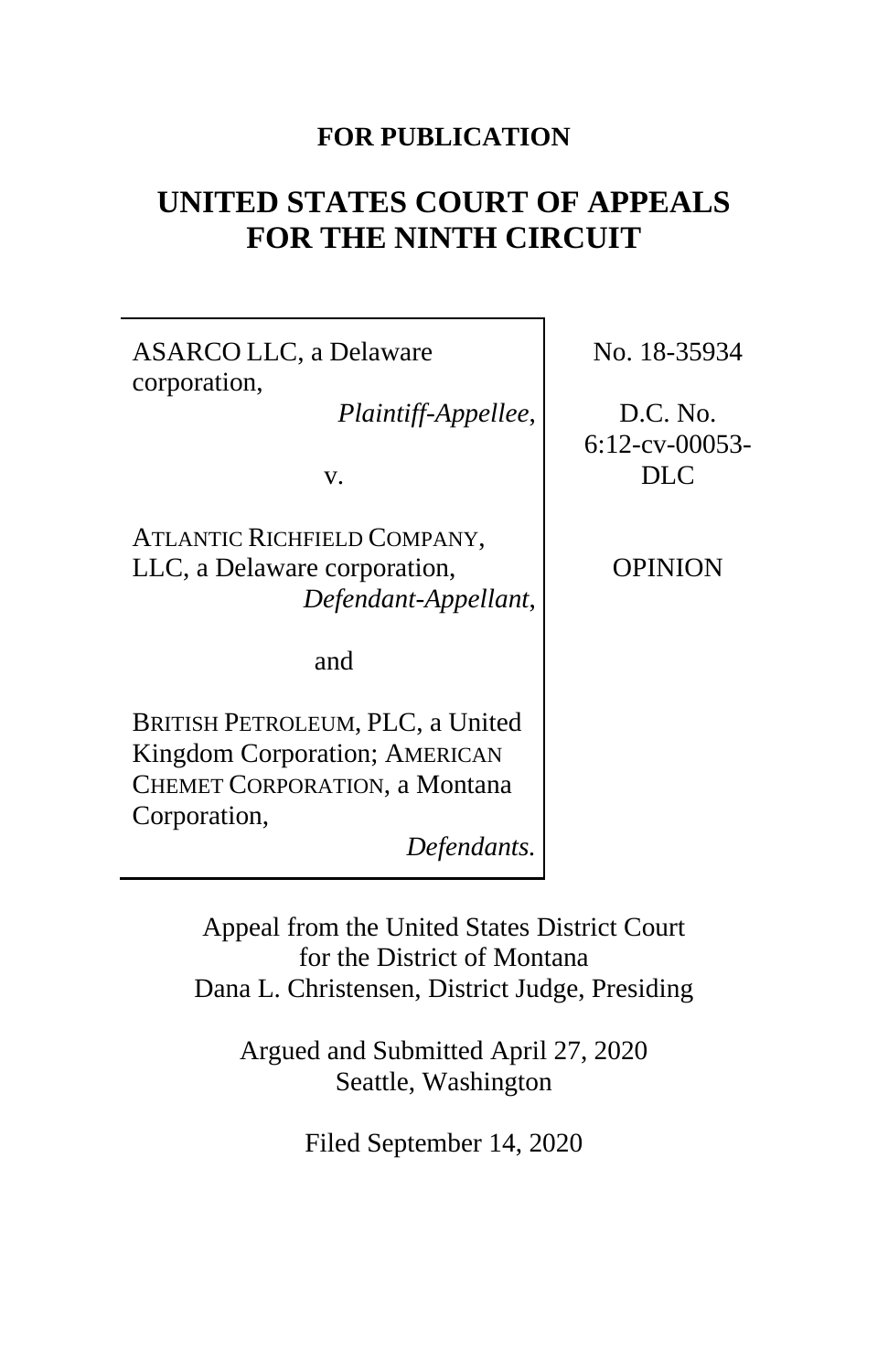Before: M. Margaret McKeown, N. Randy Smith, and Jacqueline H. Nguyen, Circuit Judges.

Opinion by Judge Nguyen

# **SUMMARY[\\*](#page-1-0)**

#### **Environmental Law**

The panel affirmed in part and vacated in part the district court's judgment, after a bench trial, in favor of the plaintiff in a contribution action under the Comprehensive Environmental Response, Compensation, and Liability Act.

Plaintiff ASARCO LLC entered into a consent decree with the Environmental Protection Agency to clean up environmental contamination at several sites, including a Superfund Site in East Helena, Montana. Asarco, former operator of a lead smelting facility, then brought a CERCLA contribution action against Atlantic Richfield Co., successor in interest to the operator of a zinc fuming plant The district court found that Asarco had incurred \$111.4 million in necessary response costs for the cleanup of the Site and that Atlantic Richfield was responsible for 25% of that sum.

Vacating and remanding in part, the panel held that the district court erred in its determination of the necessary response costs incurred by Asarco. Specifically, the district court erred when it counted the full settlement amount,

<span id="page-1-0"></span>**<sup>\*</sup>** This summary constitutes no part of the opinion of the court. It has been prepared by court staff for the convenience of the reader.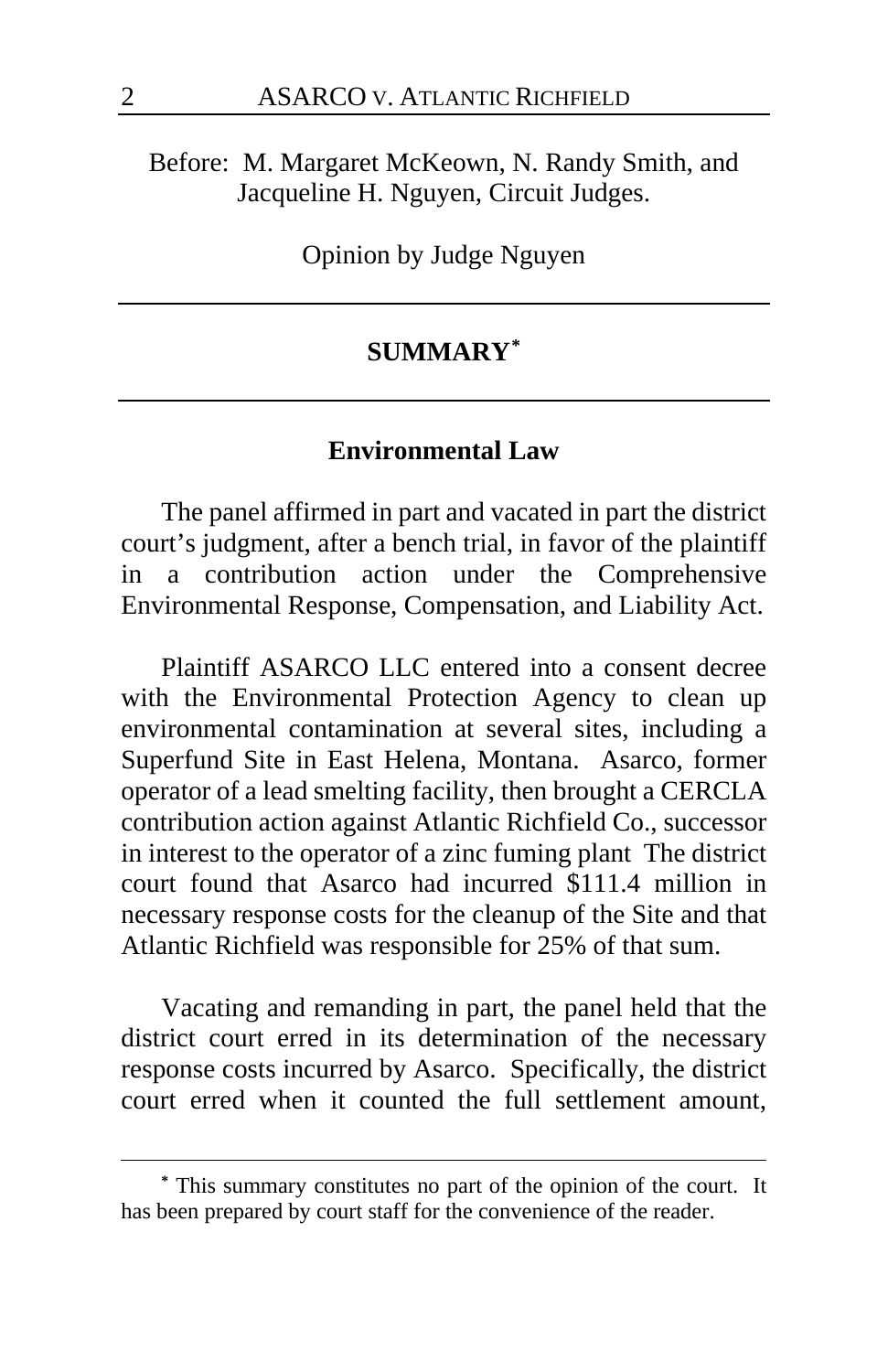including about \$50 million of funds that had not been, and might never be, spent on the Site cleanup, as response costs subject to contribution at this stage of the Site cleanup. The panel remanded for further consideration of what response costs were sufficiently concrete and non-speculative such that they would be eligible for contribution under CERCLA.

Affirming in part, the panel held that the district court did not err in allocating responsibility for 25% of the response costs to Atlantic Richfield. The panel held that the district court property exercised its discretion in its consideration of appropriate equitable factors and did not clearly err in its factual findings supporting its allocation decision.

#### **COUNSEL**

Shannon Wells Stevenson (argued), Benjamin B. Strawn, and Kellen N. Wittkop, Davis Graham & Stubbs LLP, Denver, Colorado; Elisabeth S. Theodore and Stephen K. Wirth, Arnold & Porter Kaye Scholer LLP, Washington, D.C.; for Defendant-Appellant.

Gregory Evans (argued), McGuireWoods LLP, Los Angeles, California; Benjamin L. Hatch, McGuireWoods LLP, Washington, D.C.; Kris A. McLean, Kris A. McLean Law Firm PLLC, Missoula, Montana; Rachel H. Parkin, Milodragovich Dale & Steinbrenner P.C., Missoula, Montana; for Plaintiff-Appellee.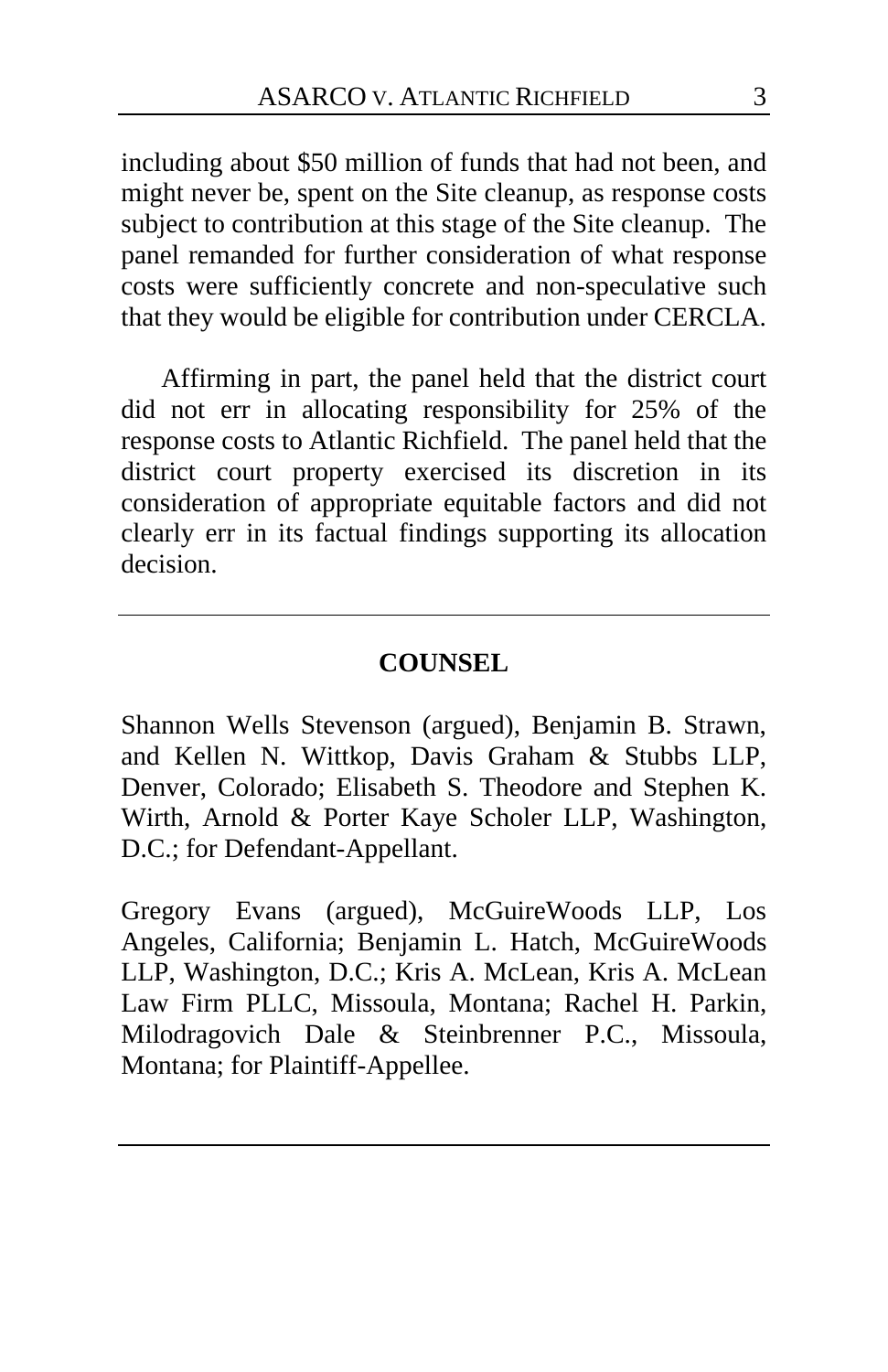#### **OPINION**

NGUYEN, Circuit Judge:

In June 2009, ASARCO LLC ("Asarco") agreed to settle with the government and enter into a consent decree to clean up environmental contamination at several sites, including a Superfund Site in East Helena, Montana (the "Site"). Asarco then brought a contribution action under the Comprehensive Environmental Response, Compensation, and Liability Act of 1980 ("CERCLA"), 42 U.S.C. §§ 9601–9675, against Atlantic Richfield Company, LLC ("Atlantic Richfield"). Following a bench trial, the district court entered judgment in favor of Asarco, finding that Asarco had incurred \$111.4 million in necessary response costs for the cleanup of the Site and that Atlantic Richfield was responsible for twenty-five percent of that sum. Atlantic Richfield appealed. We have jurisdiction pursuant to 28 U.S.C. § 1291. We hold that the district court erred in its determination of the necessary response costs incurred by Asarco, but the court did not err in allocating twenty-five percent liability to Atlantic Richfield. We therefore vacate and remand in part, and affirm in part.

#### **I. BACKGROUND**

#### **A. Operations at the Site**

Asarco and its predecessors owned and operated a lead smelting facility at the Site from 1888 to 2001. Asarco's lead smelting facility was the largest operation at the Site. This operation recovered lead and other metals by smelting a variety of foreign and domestic concentrates, ores, fluxes, and other non-ferrous, metalbearing materials and byproducts. Those materials contained arsenic concentrations as high as 190,000 parts per million ("ppm").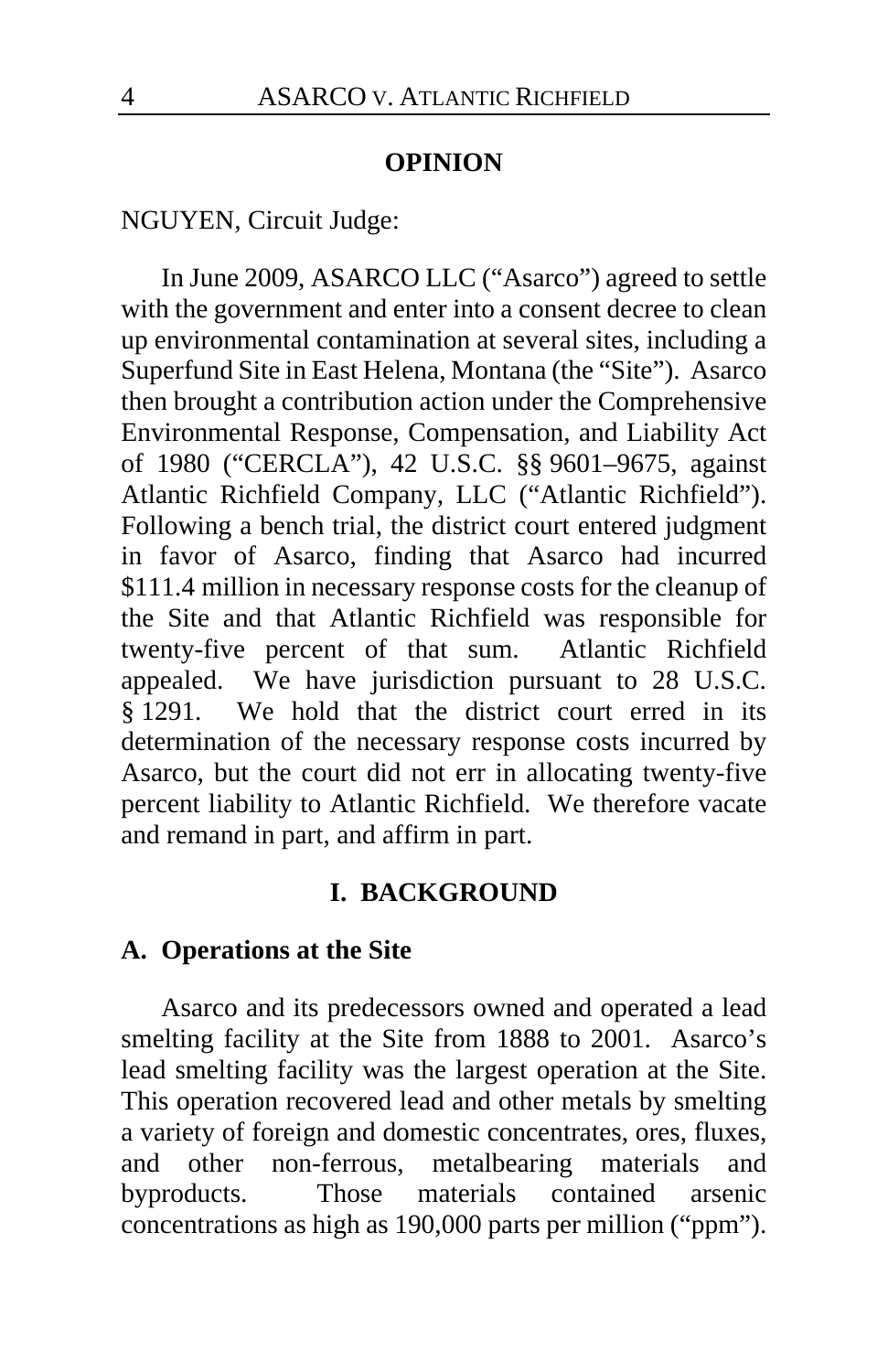The smelting operation produced slag as a waste product, which contained small residual quantities of metals and arsenic. It is undisputed that Asarco "released significant amounts of arsenic into the environment" from its smelting facility.

Atlantic Richfield is the successor in interest to Anaconda, which leased a portion of the Site from Asarco to construct and operate a zinc fuming plant. Using a blast furnace fueled with coal, Anaconda reprocessed slag that it purchased from Asarco to recover zinc. Anaconda used and produced several arsenic-bearing materials in its fuming operation, albeit with a lower arsenic concentration than Asarco's primary materials. Anaconda operated the zinc fuming plant from 1927 to 1972, at which point it sold the plant to Asarco. Asarco then operated the zinc fuming plant for another decade.

### **B. EPA Involvement and Remediation**

In 1984, the Environmental Protection Agency ("EPA") added the Site to the CERCLA National Priorities List, targeting it for environmental remediation. The primary environmental concern at the Site was arsenic contamination of the groundwater. In the years that followed, Asarco entered into a series of agreements with the EPA to begin the process of remediation.

In 1990, Asarco and the EPA finalized a settlement agreement and consent decree in CERCLA litigation concerning the contamination of the process ponds at the Site. Pursuant to the consent decree, Asarco agreed to undertake a cleanup of the process ponds, which it substantially completed by 1997.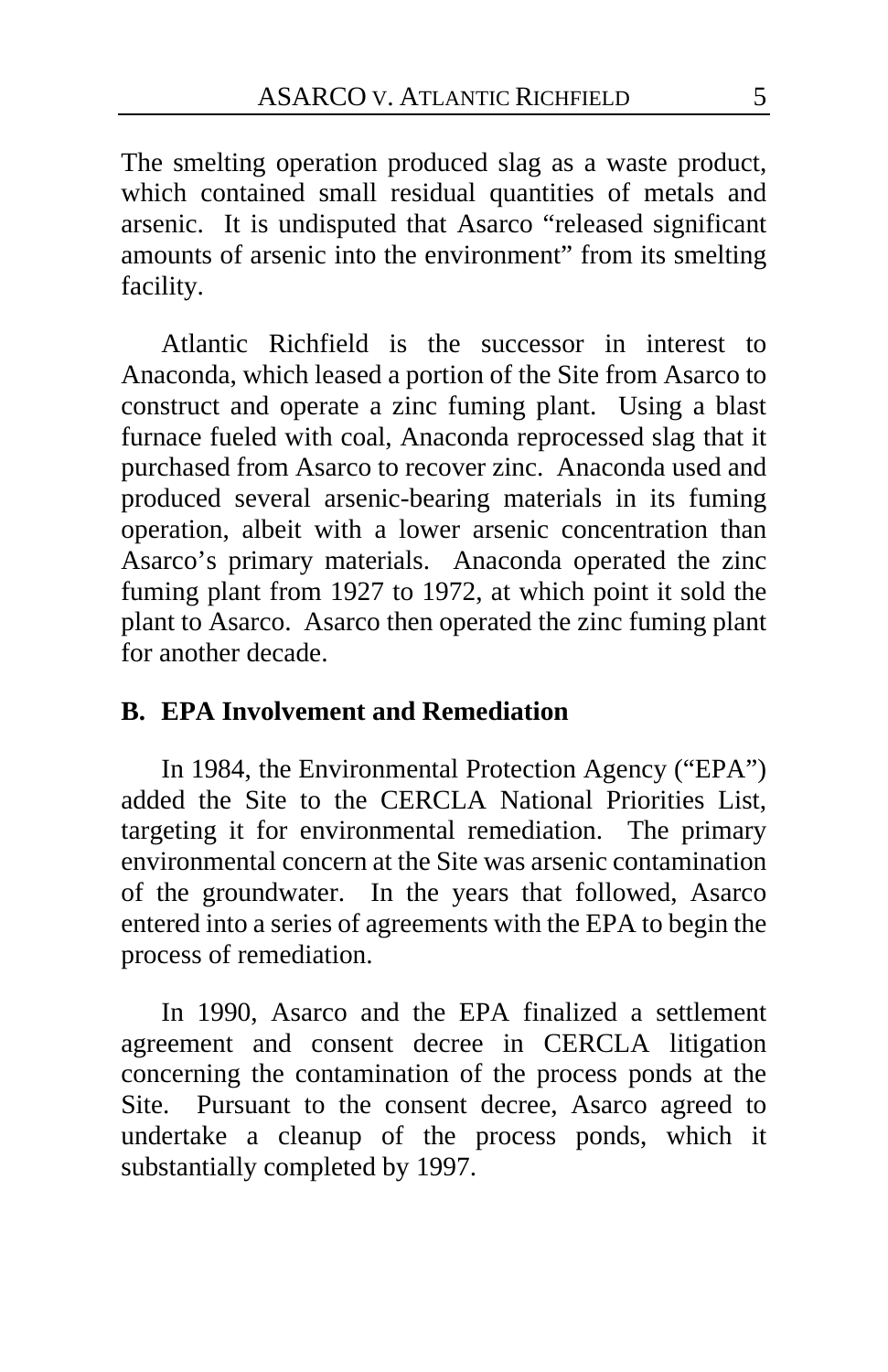In 1998, Asarco and the EPA entered into another settlement agreement and consent decree, this time resolving claims brought by the EPA under the Resource Conservation and Recovery Act and the Clean Water Act. The settlement did not raise any claims under CERCLA.

On August 9, 2005, Asarco filed a Chapter 11 bankruptcy petition. In connection with the bankruptcy proceedings, the United States, the State of Montana, and the State of Montana Department of Environmental Quality all filed proofs of claim for Asarco's projected liability under CERCLA. Asarco, the United States, and the State of Montana reached two complementary settlement agreements and consent decrees in February and June 2009, resolving Asarco's outstanding environmental liabilities at several Montana sites, including the Site at issue in this case.

The June 2009 consent decree established a custodial trust for the affected sites, and the Montana Environmental Trust Group ("METG") was appointed as the custodial trustee for the East Helena Site. The June 2009 consent decree also designated the EPA as the lead agency for the Site, placing it in charge of selecting, approving, and authorizing all work performed and funds expended by METG. Pursuant to the June 2009 consent decree, Asarco paid approximately \$111.4 million**[1](#page-5-0)** for cleanup of the East Helena Site—accounting for comprehensive damage done to the Site by all responsible parties. That sum included: (a) \$99.294 million into the East Helena Custodial Trust

<span id="page-5-0"></span><sup>&</sup>lt;sup>1</sup> In total, Asarco paid \$1.8 billion to settle environmental claims related to hazardous waste in the bankruptcy proceedings.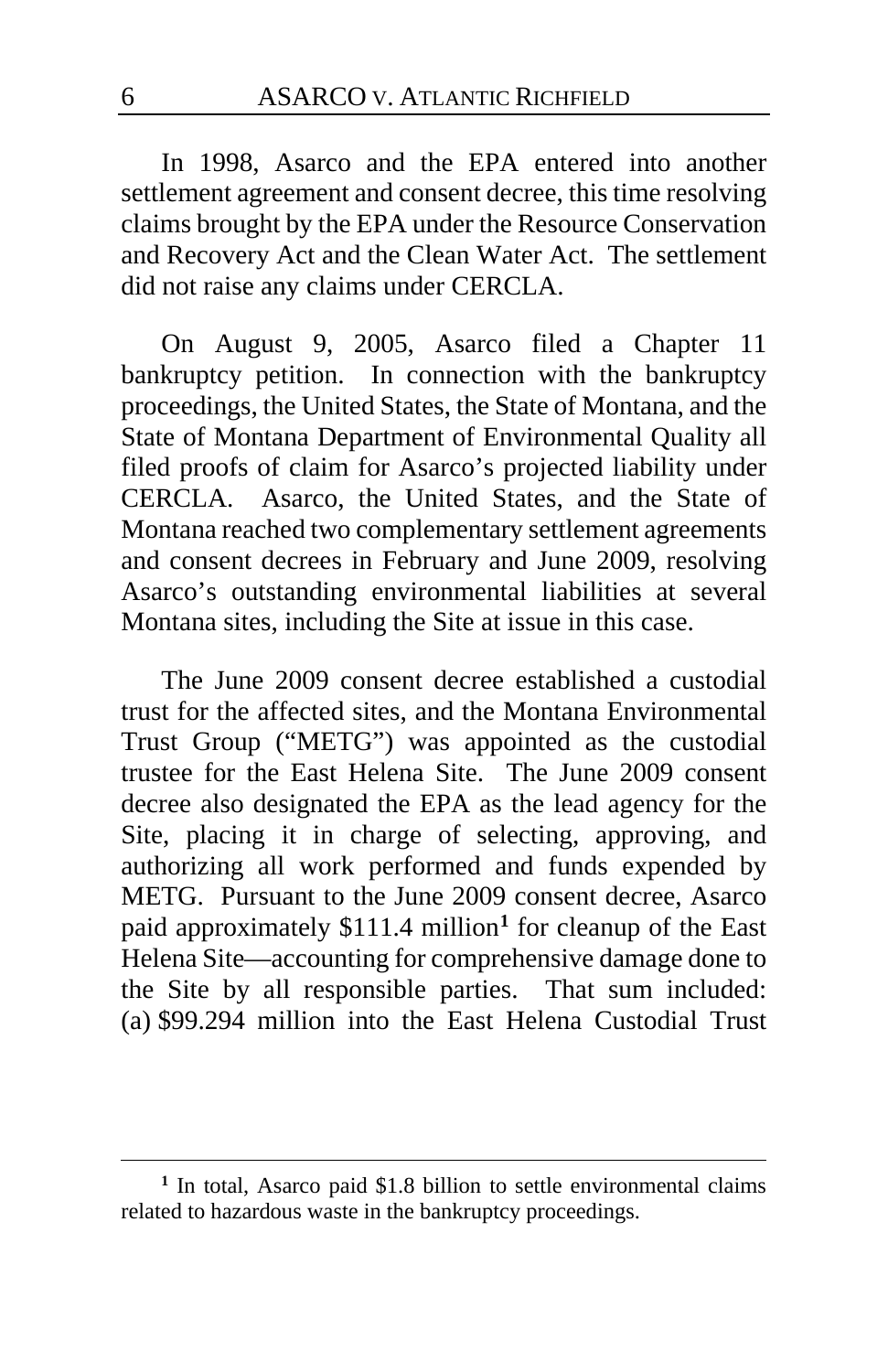Cleanup Account for a groundwater remedy;**[2](#page-6-0)** (b) \$6,403,743 toward the establishment of the Custodial Trust and the funding of the Custodial Administrative Account to be used for trust administration expenses; (c) \$706,000 to the U.S. Department of the Interior for natural resource restoration and future oversight costs for the Site; and (d) \$5 million to the State of Montana for compensatory natural resource damages at the Site.

METG has begun its remediation work at the Site. So far, it has fully implemented three interim measures to curb the spread of contaminants and further environmental degradation at the Site. METG also has implemented institutional controls for the Site and the surrounding areas, designed to prevent property owners from using their domestic water wells to avoid contact with contaminated groundwater. METG proposes one additional future project: capping the portion of the slag pile at the Site that consists of unfumed slag. METG has not instated and does not plan to install a pump-and-treat system.

As of the most recent accounting available, METG had spent a little less than half of the trust funds at its disposal, leaving it with approximately \$50 million for further remediation efforts. Atlantic Richfield's expert estimated the ongoing costs for operations and maintenance at \$9.2 million, and METG estimated the cost of covering the unfumed slag at \$3.7 million. Adding those sums to the dollar amount already expended by METG, the total cleanup cost for the Site would approximate \$61.4 million. Asarco contends that Atlantic Richfield's expert vastly understates

<span id="page-6-0"></span>**<sup>2</sup>** This figure was based on estimates for a pump-and-treat system recommended by the State of Montana's experts, William Bucher and Ann Maest.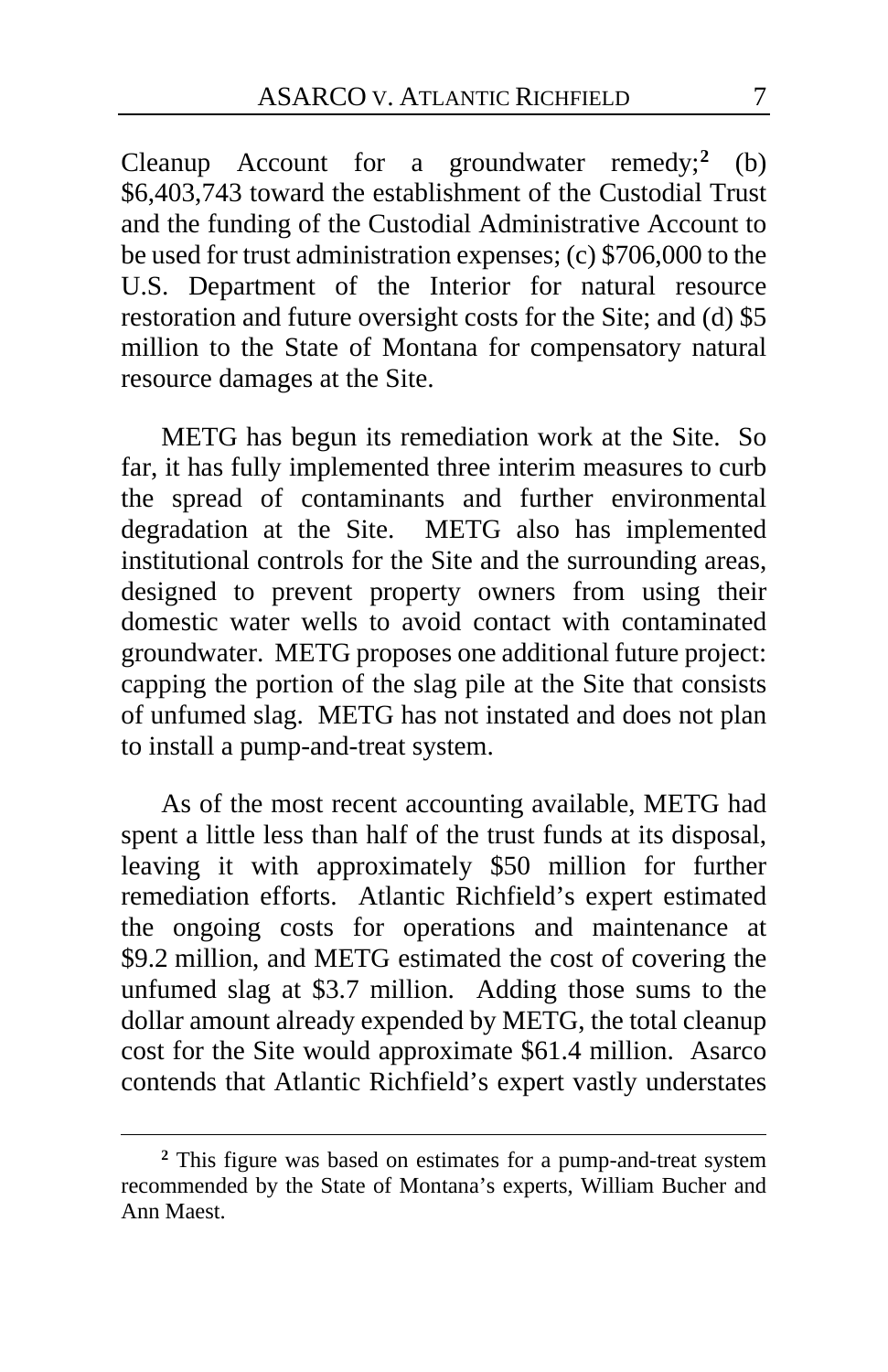how costly the cleanup would be. Asarco's expert opined that METG's proposed remedies would be insufficient to address the groundwater contamination and that more substantial remediation work would be necessary.

### **C. Procedural History**

In 2012, Asarco brought this contribution action against Atlantic Richfield under CERCLA §§ 107 and 113. The district court granted summary judgment in favor of Atlantic Richfield, finding the action barred by the statute of limitations. Asarco appealed, and we concluded that Asarco's contribution claim was, in fact, timely. *See Asarco LLC v. Atlantic Richfield Co.*, 866 F.3d 1108 (9th Cir. 2017). We vacated the district court's summary judgment order and remanded for further proceedings before the trial judge. *Id.*

On remand, the district court conducted an eight-day bench trial, weighted heavily toward expert testimony. Following trial, the district court issued detailed findings of fact and conclusions of law and entered judgment in favor of Asarco. The court found that Asarco had expended \$111,403,743 in necessary response costs for cleanup of the Site**[3](#page-7-0)** and that Atlantic Richfield was liable for twenty-five percent of those costs, i.e., \$27,850,936. The court also granted an additional \$1 million award to Asarco, based on its findings as to Atlantic Richfield's failure to cooperate with the authorities and its misrepresentations to the EPA and to Asarco.**[4](#page-7-1)** Atlantic Richfield moved to alter or amend

<span id="page-7-0"></span>**<sup>3</sup>** This figure is the amount paid by Asarco in connection with the June 2009 consent decree.

<span id="page-7-1"></span>**<sup>4</sup>** Atlantic Richfield does not challenge on appeal the imposition of this additional \$1 million award.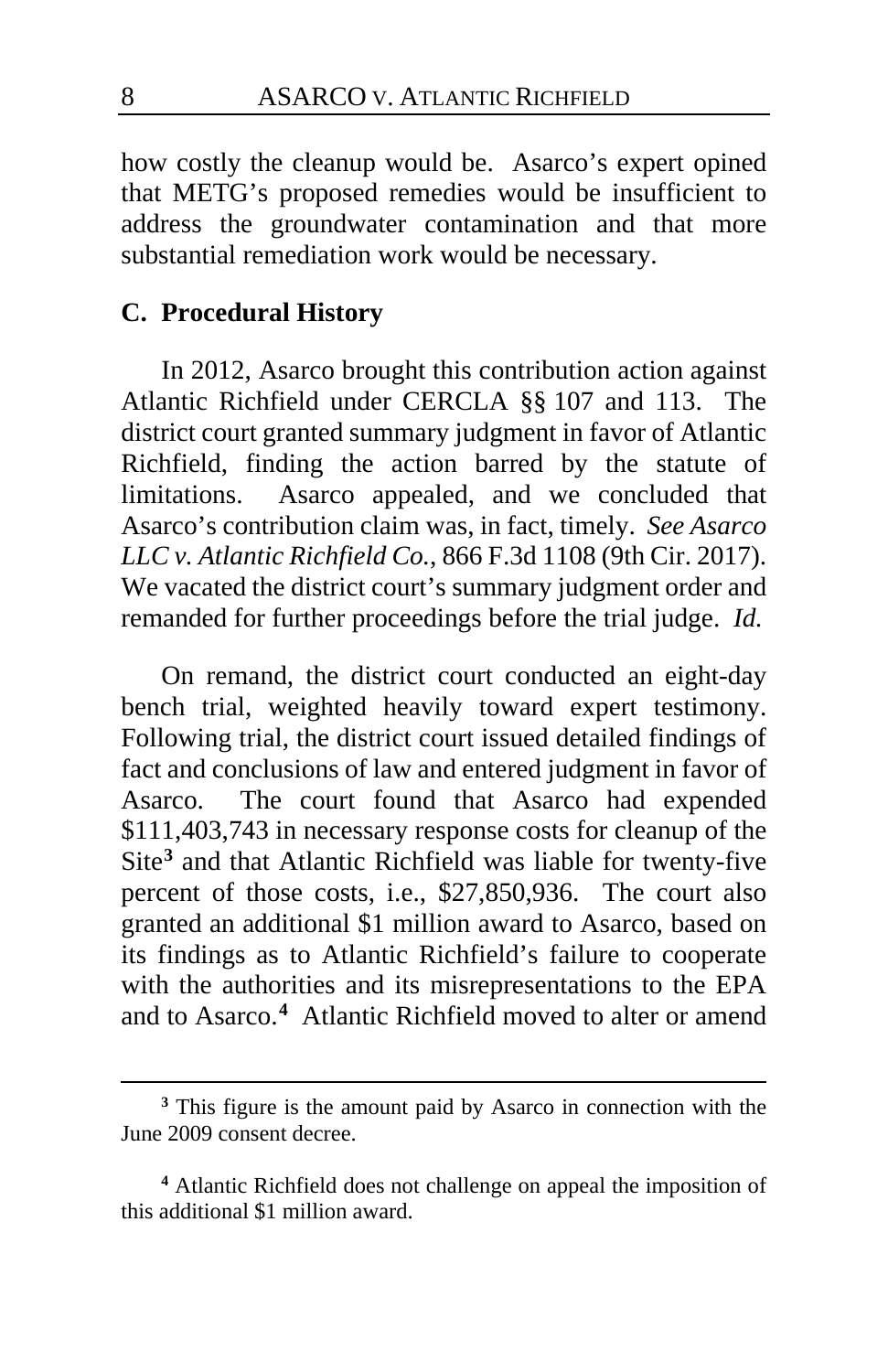the judgment, but the district court denied the motion. This appeal timely followed.

#### **II. ANALYSIS**

# **A. The District Court Erred by Including Speculative Future Costs in its Tabulation of Necessary Response Costs Eligible for Contribution Under CERCLA.**

Atlantic Richfield argues that the district court erred in finding that Asarco incurred \$111.4 million in necessary response costs for the environmental cleanup of the Site, because that sum improperly included (i) costs that had not yet been, and might never be, incurred; and (ii) costs that were not necessary to protect human health and the environment. Atlantic Richfield contends those costs are unrecoverable under CERCLA, and that the response costs eligible for contribution should be limited to the \$61.4 million that it represents have been incurred so far to remediate the Site.

We review for clear error the district court's findings of fact following a bench trial, and we review de novo its conclusions of law and mixed questions of law and fact. *OneBeacon Ins. Co. v. Haas Indus., Inc*., 634 F.3d 1092, 1096 (9th Cir. 2011). We hold that the district court erred when it counted the full settlement amount—including about \$50 million of funds that had not been, and might never be, spent on the Site cleanup—as response costs subject to contribution at this stage of the Site cleanup. We therefore vacate and remand for further consideration of what response costs are sufficiently concrete and non-speculative such that they would be eligible for contribution under CERCLA.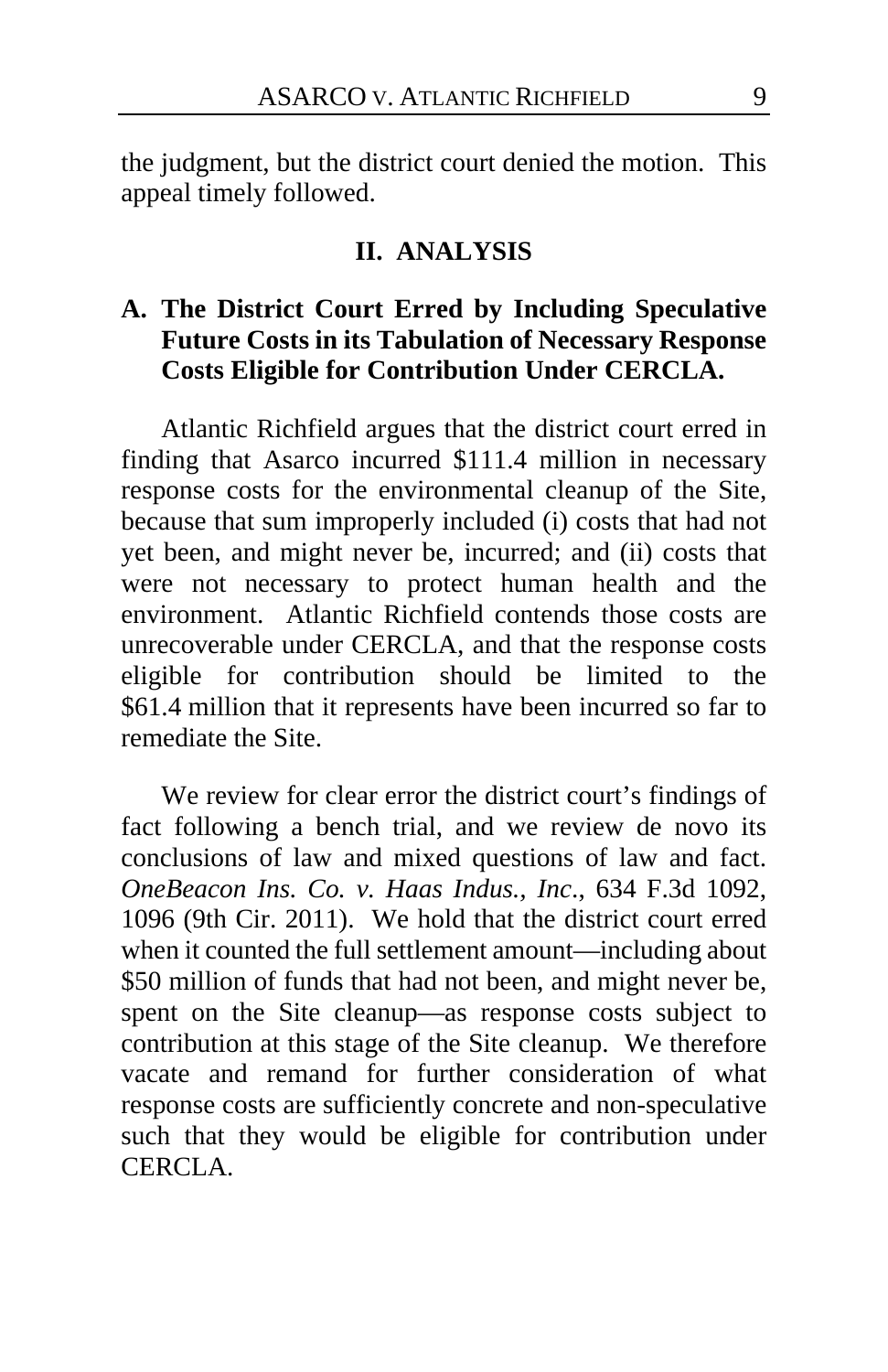The parties agree on the initial premise that, pursuant to the CERCLA contribution regime, Asarco is entitled to recover an allocated proportion of the "necessary costs of response incurred . . . consistent with the national contingency plan." 42 U.S.C.  $\S 9607(a)(4)(B)$ . From that point, their positions diverge.

Atlantic Richfield contends that those funds not yet spent or earmarked for specific, imminent work cannot qualify as costs "incurred." It relies on cases that prohibit recovery under CERCLA for future response costs or the award of speculative damages unmoored to concrete expenses. *See Stanton Rd. Assocs. v. Lohrey Enters.*, 984 F.2d 1015, 1021– 22 (9th Cir. 1993); *In re Dant & Russell, Inc.*, 951 F.2d 246, 249–50 (9th Cir. 1991). Atlantic Richfield asserts that METG no longer expects to implement the costly pump-andtreat remedy, instead planning to carry out cheaper remedial actions that would leave a large portion of the settlement funds untouched. It also cites to a reversion provision in the settlement agreement, whereby unused settlement funds would be redirected to remediate other sites for which Atlantic Richfield has no liability.

Asarco responds that the costs for which it seeks contribution were actually "incurred." It argues that the entire sum paid in settlement, \$111.4 million, was intended to fund the environmental cleanup of the Site, as evidenced by the fact that the reversion provision does not allow the return of any funds to Asarco's hands. Based on its irrevocable payment, Asarco says it "incurred" those response costs within the meaning of the statute. Asarco attempts to distinguish the cases cited by Atlantic Richfield, noting that they occurred in different contexts and lacked the same type of firm monetary commitment that Asarco undertook here. And Asarco points to cases from other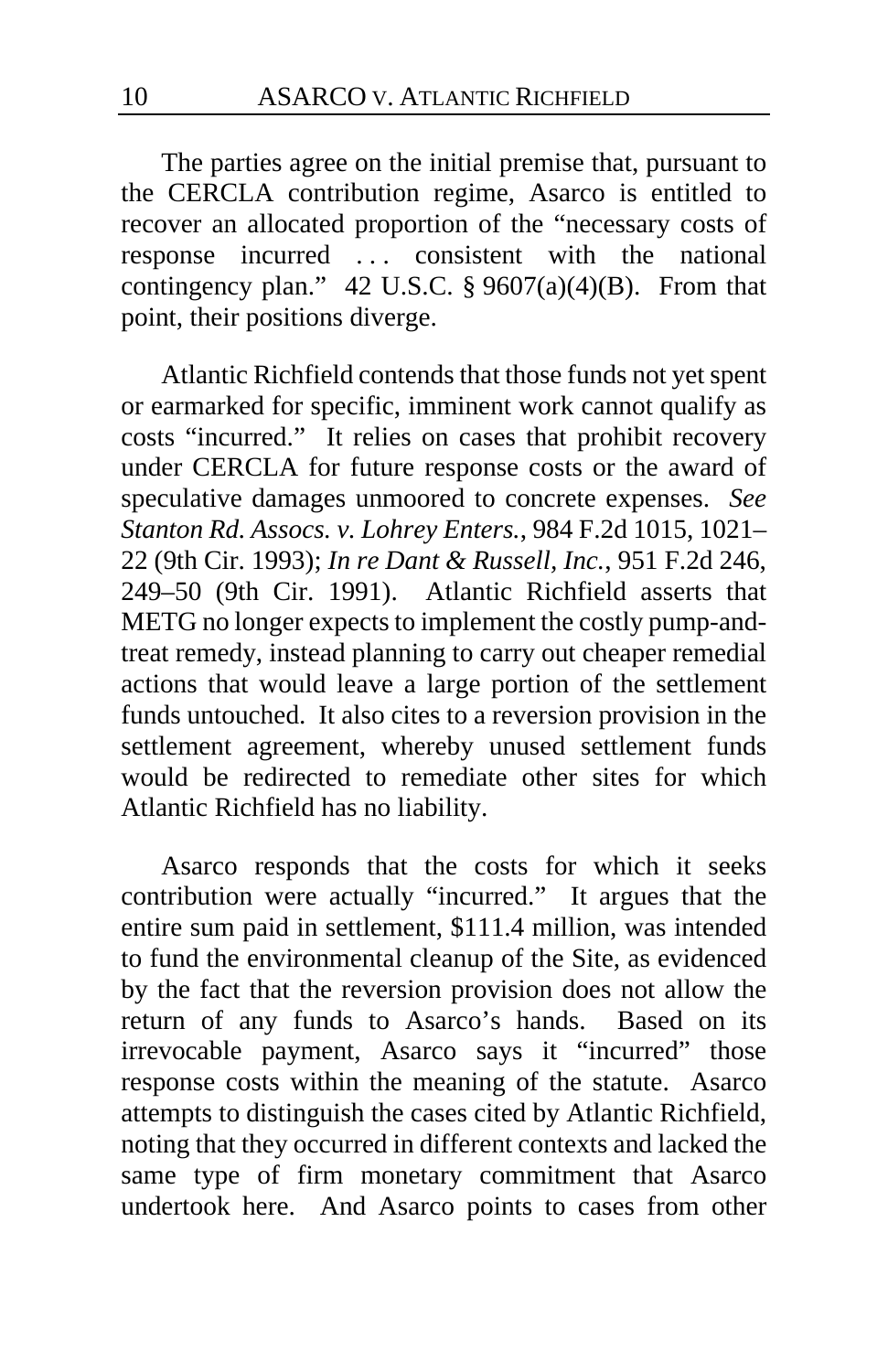circuits allowing recovery of future costs, arguing that precluding recovery for such costs could undermine CERCLA's policy objective of incentivizing settlements and early, accountable cleanup. *See RSR Corp. v. Commercial Metals Co.*, 496 F.3d 552, 558–60 (6th Cir. 2007); *Am. Cyanamid Co. v. Capuano*, 381 F.3d 6, 26–27 (1st Cir. 2004); *Action Mfg., Co. v. Simon Wrecking Co.*, 287 Fed. App'x 171, 174–76 (3d Cir. 2008); *PCS Nitrogen, Inc. v. Ross Dev. Corp.*, 104 F. Supp. 3d 729, 744 (D.S.C. 2015).

On this factual record, Atlantic Richfield has the better argument. We have held that the full dollar value of a settlement agreement to discharge CERCLA liability is not automatically subject to contribution. *AmeriPride Servs. Inc. v. Texas E. Overseas Inc.*, 782 F.3d 474, 490 (9th Cir. 2015) ("[I]f a party who was liable under § 9607(a) entered into a settlement agreement to discharge its CERCLA liability to a third party, it can seek contribution under § 9613(f)(1) only for the settlement costs that were for necessary response costs incurred consistent with the NCP."). In many cases, the full settlement amount may equate with the necessary response costs incurred—but that is not *inherently* so. Thus, funding a settlement obligation, on its own, does not automatically render the entire sum compensable in a contribution action, even if that payment is irrevocable. A party seeking contribution must still show that the settlement amount represents "necessary response costs incurred consistent with the NCP." *Id.* Although the meaning of "incur" is sufficiently broad that it does not require that an expense already be paid, it is also not so broad that it encompasses future expenses that are mere potentialities. *See Trimble v. Asarco, Inc.*, 232 F.3d 946, 958 (8th Cir. 2000) ("We do not dispute plaintiffs' point that a party may be found to have 'incurred' a cost without having actually paid for it<sup>[</sup>;]  $\ldots$  a finding that a cost has been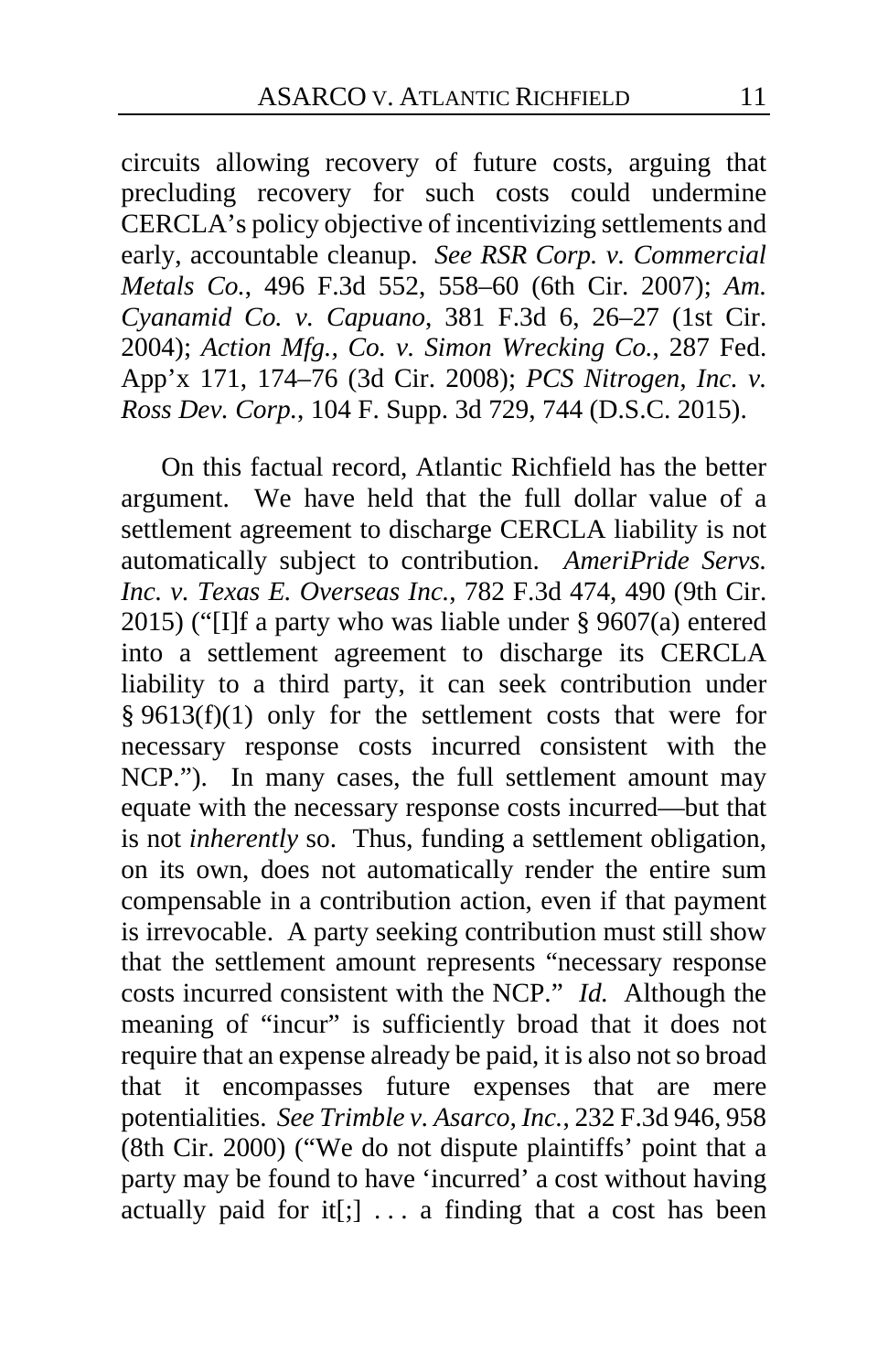'incurred' may be based upon an existing legal obligation. However, the mere possibility, even the certainty, that an obligation to pay will arise in the future does not establish that a cost has been incurred, but rather establishes that a cost may be incurred, or will be incurred."), *abrogated on other grounds by Exxon Mobil Corp. v. Allapattah Servs., Inc.*, 545 U.S. 546 (2005); *see also Chubb Custom Ins. Co. v. Space Sys./Loral, Inc.*, 710 F.3d 946, 961 (9th Cir. 2013) (explaining that courts apply the ordinary meaning of the term "incur" in the CERCLA context, "which is '[t]o acquire or come into,' '[t]o become liable or subject to as a result of one's action,' to 'bring upon oneself'" (quoting *Am. Heritage Dictionary* (4th ed. 2000)) (alterations in original)).

Reinforcing our focus on non-speculative costs actually incurred, our circuit historically has refused to award future response costs. *Stanton Rd.*, 984 F.2d at 1021–22 (holding that "CERCLA prohibits awards of future response costs" and finding error in the district court's order requiring defendants to place \$1.1 million in escrow for future cleanup costs); *Dant & Russell*, 951 F.2d at 249–50 (explaining that response costs not yet incurred cannot be recovered under CERCLA, and highlighting that "[s]ection 9607(a)(4)(B) permits an action for response costs 'incurred'—not 'to be incurred'"). Likewise, we have found "no suggestion in the statute that Congress intended CERCLA to create a general federal right of contribution for damages and response costs that are not otherwise cognizable under the statute." *AmeriPride*, 782 F.3d at 490 (quoting *Cty. Line Inv. Co. v. Tinney*, 933 F.2d 1508, 1517 (10th Cir. 1991)). Therefore, we conclude that speculative, potential future response costs are not recoverable in a CERCLA contribution action, even if the party seeking contribution has already made an outlay for such costs pursuant to a settlement. Instead, a declaratory judgment, whereby liability for future response costs would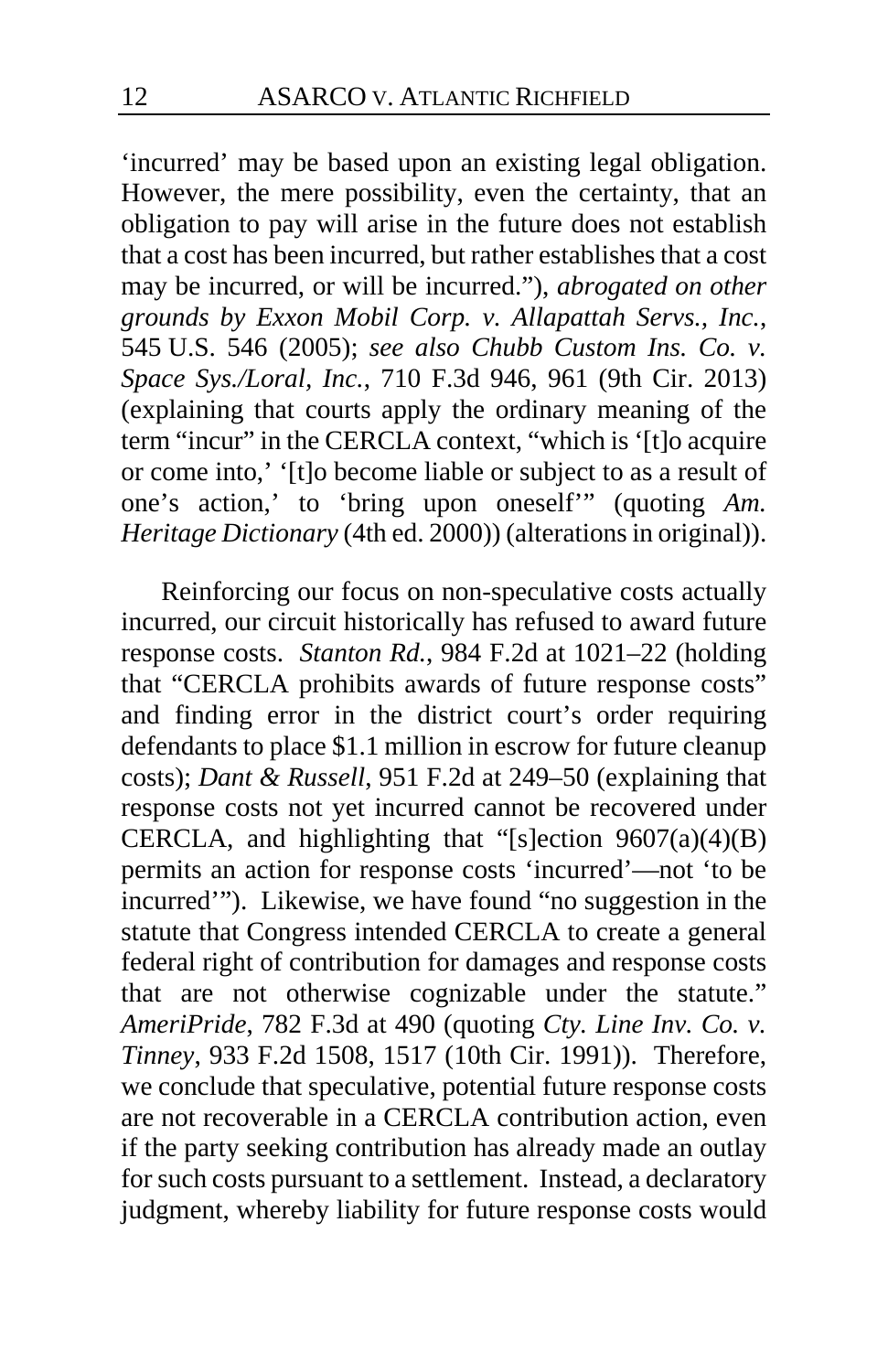be allocated at a set percentage across responsible parties, is the proper mechanism for recouping future response costs in the CERCLA regime.**[5](#page-12-0)** *See Boeing Co. v. Cascade Corp*., 207 F.3d 1177, 1191 (9th Cir. 2000) (holding that declaratory judgments are appropriate not only in the context of cost recovery actions brought under 42 U.S.C. § 9607, but also in CERCLA contribution actions brought under 42 U.S.C. § 9613).

Here, based on the most recent accounting as of trial, METG had spent only about \$48.5 million of its allocated funds, leaving it with another \$50 million for further cleanup efforts. Although the settlement figure was based on the estimated cost of a pump-and-treat remedy,**[6](#page-12-1)** METG does not plan to implement a pump-and-treat remedy at this time. It considers a pump-and-treat remedy too costly, potentially ineffective, and risky in that it could affect the stability of the arsenic-contaminated groundwater plume. Instead, METG's proposed final remedies are meaningfully less costly—quoted to bring the full cleanup costs for the Site to about \$61.4 million.

Asarco challenges METG's assessment and proffered the expert testimony of Margaret Staub, who emphasized that the original settlement contemplated implementation of a pump-and-treat system at the Site. Staub opined that the

<span id="page-12-0"></span>**<sup>5</sup>** We also do not intend to foreclose a settling party from seeking contribution for costs not yet incurred in a future action, once those costs have been incurred within the meaning of CERCLA, to the extent otherwise permitted by law.

<span id="page-12-1"></span>**<sup>6</sup>** The settlement does not require that any particular remedial measure be taken to clean up the Site. Therefore, the settlement does not specifically mandate a pump-and-treat remedy, even though it was priced with such a remedy in mind.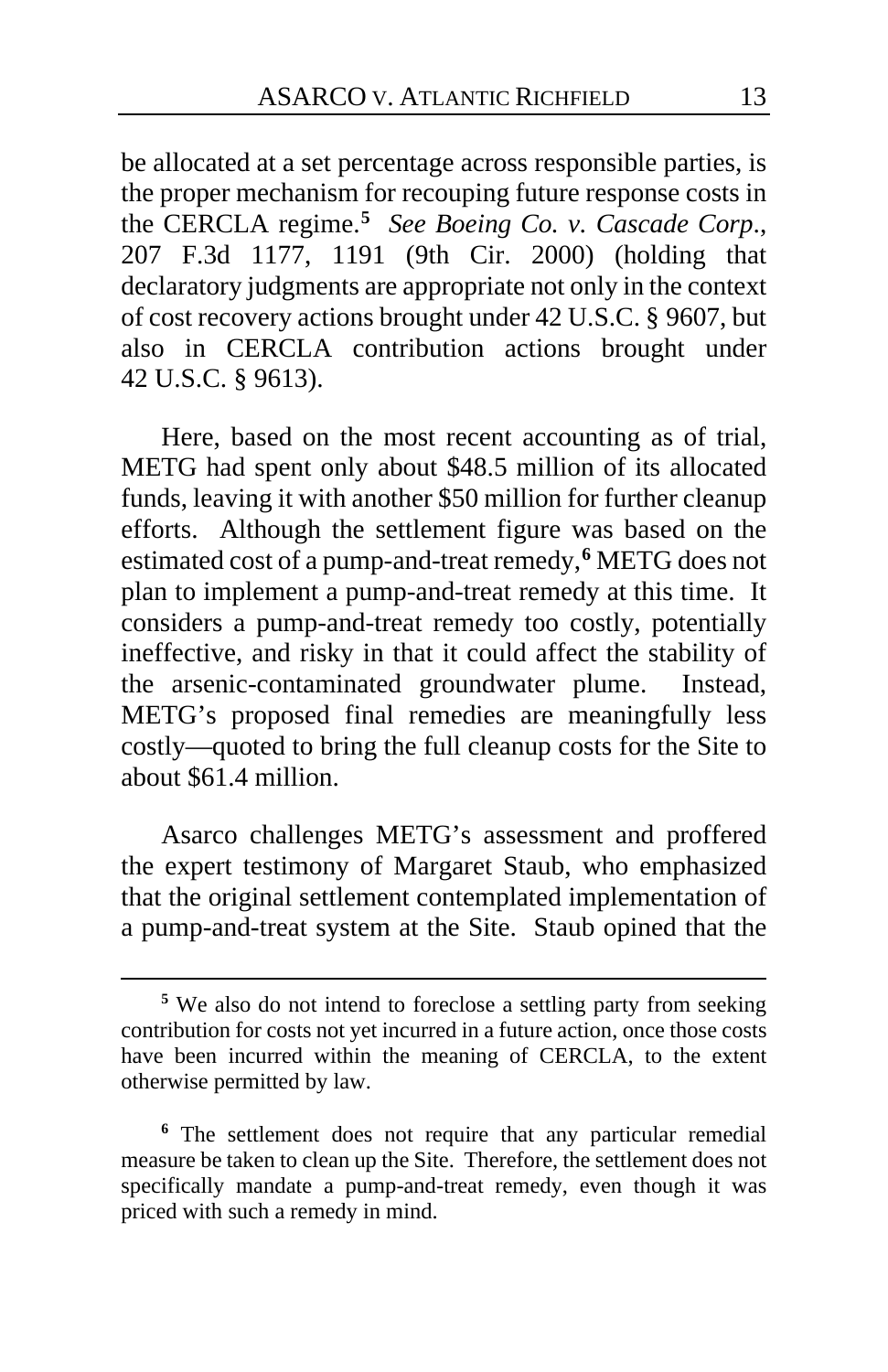measures proposed by METG likely would not restore the groundwater to acceptable levels, and that, while she could not say definitively what the final remedy would be, "something at some point is going to have to be done." But Staub's opinion, upon which the district court relied, does not provide sufficiently concrete evidence that the entire sum would likely be expended to remediate the Site. Not only is Staub's opinion steeped in speculation to begin with, but there is a vast logical leap from the broad conclusion that "something" further will need to be done to remediate the Site, to the specific quantification of the necessary response costs for the Site at \$111.4 million or greater.

In short, Asarco relies on conjecture rather than firmlygrounded facts and figures. As noted, METG has not paid for or assumed an obligation to pay for a pump-and-treat remedy, nor has it earmarked any funds for that purpose. At this stage, any such response costs remain speculative. Further adding to the uncertainty surrounding total response costs, the settlement contains a reversion provision that redirects any unused Site cleanup funds to other causes, including the other contaminated properties subject to the broader settlement. Although Asarco is liable for the cleanup of all the covered properties, Atlantic Richfield is not.

Asarco's argument, which the district court adopted, strays from CERCLA's legal framework. The district court explained:

> The Court . . . concludes that unless and until the groundwater is restored to achieve [maximum contaminant levels] and drinking water standards, something more substantial will need to be done. Whether there remain[] sufficient funds in the trust to accomplish this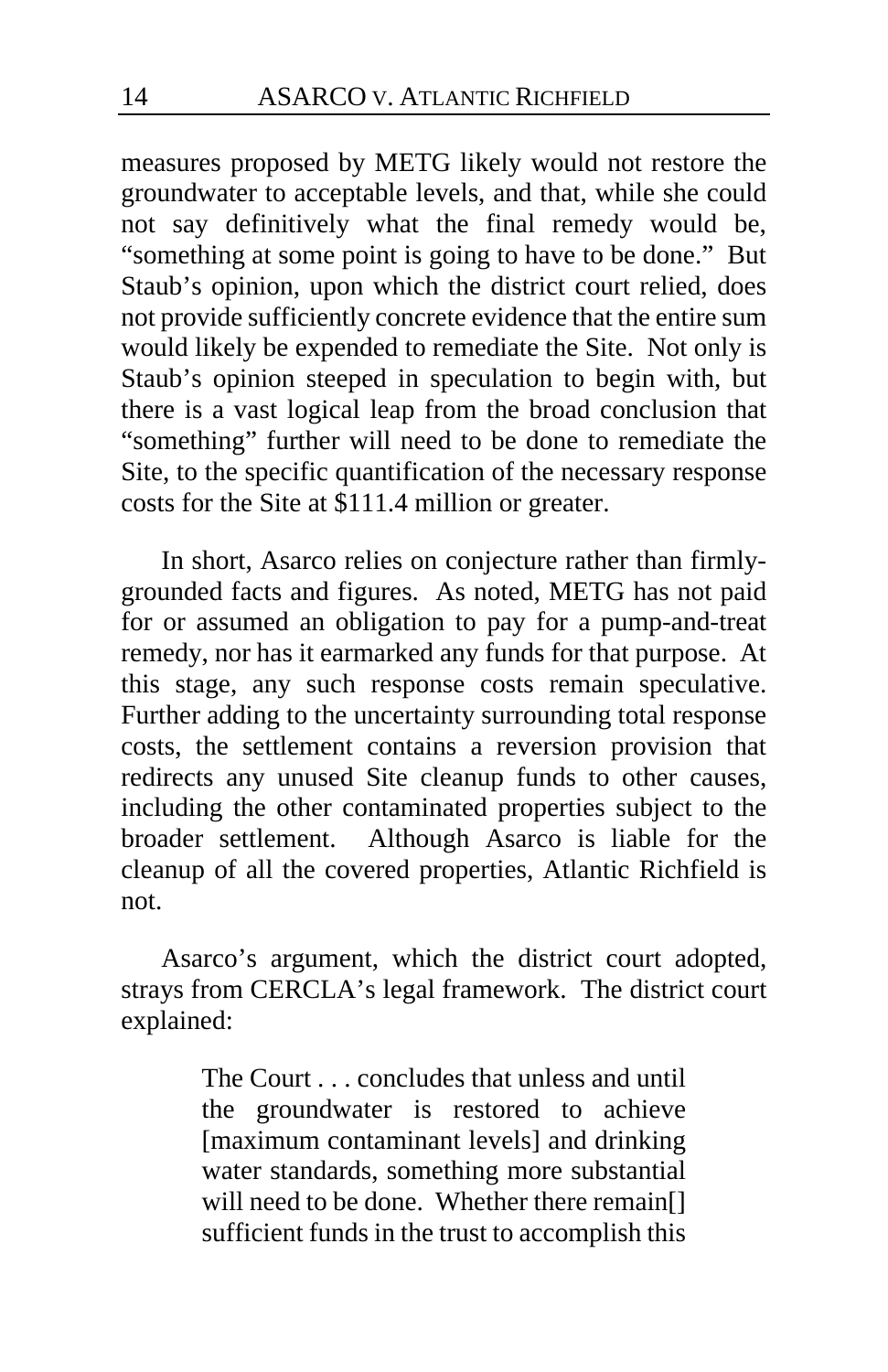task, and whether a pump and treat system is the ultimate solution, are not the controlling questions. Regardless of the answer to those two questions, and notwithstanding Atlantic Richfield's arguments to the contrary, the Court is convinced that the balance of the approximate \$50 million in the trust will most likely be expended to achieve the mandated remediation results.

Working from that premise, the court found the full \$111.4 million settlement amount to be necessary response costs eligible for contribution. While we do not question the district court's finding that further remedial action may be necessary in the future, its forecast was not adequately tethered to any concrete evidence in the record.

If, as the district court concludes, "something more substantial will need to be done," a party in Asarco's position ultimately *can* recover the corresponding response costs from its fellow responsible parties. But until further information is known about the nature and costs of that "something more," those future costs are not eligible for contribution. In the meantime, the contribution-seeker can pursue (i) contribution for those necessary response costs that have been incurred to date, and (ii) a declaratory judgment to establish liability and a contribution allocation for those costs that have not been incurred yet, but may be incurred in the future.

We emphasize, however, that our holding is a narrow one. We are presented with a cash-out bankruptcy settlement, reached as part of a global settlement of liability for several contaminated sites, with a reversion provision that diverts unused funds to other sites for which only one of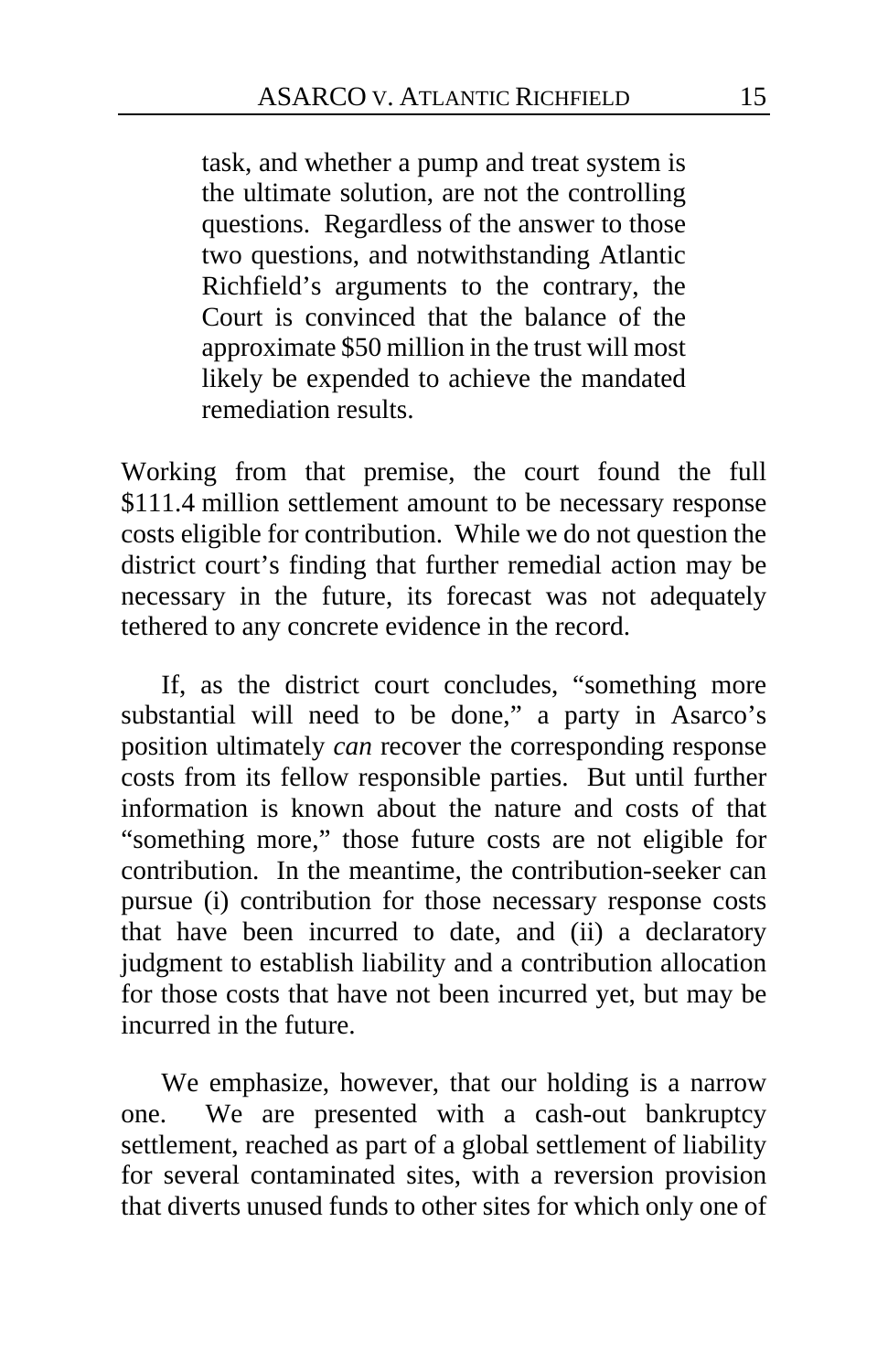the parties is responsible. We likewise face the unusual scenario in which the projected costs of the remediation process, as well as the proposed means of remediation, have fluctuated dramatically since the time the settlement was reached; significantly, one of the core facets of the initial remediation plan, a pump-and-treat remedy, now appears extremely unlikely to come to fruition. On this record, Asarco has failed to adequately support its asserted response costs.

Finally, to the extent the parties disagree about whether the costs of a pump-and-treat system (or other yet-to-beincurred costs) would be "necessary," we need not resolve the parties' dispute. Because such costs have not been incurred, they cannot be awarded even if they satisfy the remaining requirements for contribution eligibility. For these reasons, we vacate the district court's finding that the full \$111.4 million settlement amount was eligible for contribution and remand for further consideration of what necessary response costs were actually incurred within the meaning of CERCLA.

# **B. The District Court Did Not Err in Allocating Responsibility for Twenty-Five Percent of the Response Costs to Atlantic Richfield.**

Atlantic Richfield argues that the district court inflated its liability far beyond its actual environmental impact and ascribed to it a share of the response costs that bore little relation to the evidence presented at trial. Specifically, Atlantic Richfield contends that the district court failed to take account of the volume and toxicity of the waste each party handled; failed to explain adequately what factors it considered in reaching its allocation; and arrived at an allocation that meaningfully outpaced the level of contamination it could have caused. We disagree, and we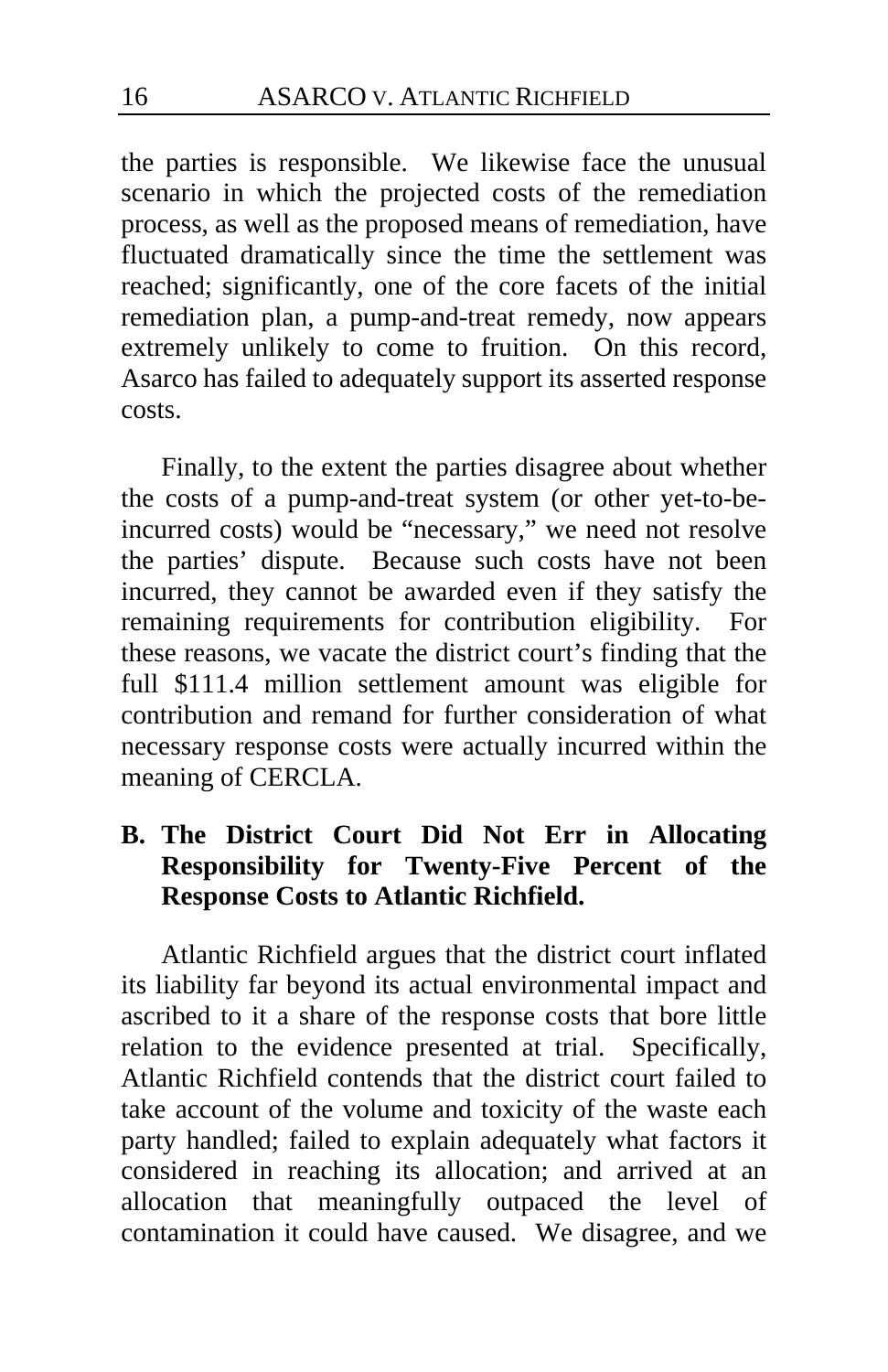hold that the district court did not err in devising an equitable allocation of liability for the Site cleanup.

In a contribution action, CERCLA empowers a district court to "allocate response costs among liable parties using such equitable factors as the court determines are appropriate." 42 U.S.C. §  $9613(f)(1)$ . On appeal, we then "review for an abuse of discretion the equitable factors that a district court considers in allocating CERCLA costs and review for clear error the allocation according to the selected factors." *TDY Holdings, LLC v. United States*, 885 F.3d 1142, 1146–47 (9th Cir. 2018).

As an initial matter, we conclude that the district court properly exercised its discretion by anchoring its analysis around the so-called "Gore factors."**[7](#page-16-0)** *See id.* at 1147 (approving of the use of the Gore factors in CERCLA costs allocation); *United States v. Burlington N. & Santa Fe Ry. Co*., 520 F.3d 918, 940 n.26 (9th Cir. 2008) (same), *rev'd on other grounds*, 556 U.S. 599 (2009). The district court also acted well within its discretion in its broader efforts to tabulate the parties' historical responsibility for the contamination, its choice to ground that assessment in the expert testimony offered by the parties, and its concern with

<span id="page-16-0"></span>**<sup>7</sup>** The Gore factors are: (i) the ability of the parties to demonstrate that their contribution to a discharge, release, or disposal of a hazardous waste can be distinguished; (ii) the amount of the hazardous waste involved; (iii) the degree of toxicity of the hazardous waste involved; (iv) the degree of involvement by the parties in the generation, transportation, treatment, storage, or disposal of the hazardous waste; (v) the degree of care exercised by the parties with respect to the hazardous waste concerned, taking into account the characteristics of such hazardous waste; and (vi) the degree of cooperation by the parties with federal, state, or local officials to prevent any harm to public health or the environment. *See TDY Holdings*, 885 F.3d at 1146 n.1.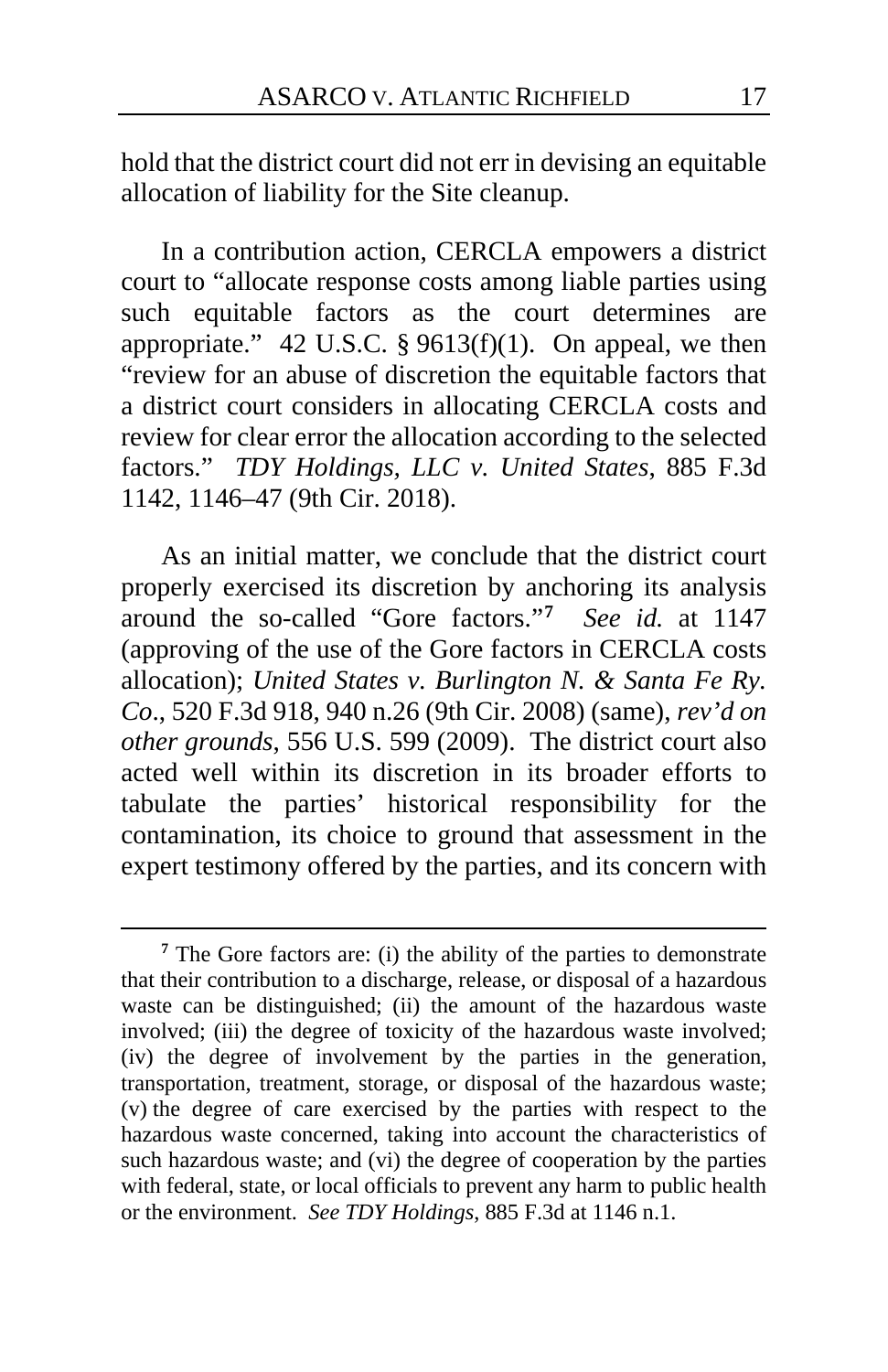the duration of each party's operations at the Site.**[8](#page-17-0)** Nor was it improper for the court to determine that it could not and need not allocate response costs to a mathematical certainty, and that it could apply general principles of fairness and equity in deciding whether to err on the side of over- or under-compensation. The district court was not required to adopt the particular set of factors, or the weighting among them, for which Atlantic Richfield advocated. Because we find no abuse of discretion at this step of the analysis, the propriety of the district court's allocation decision turns on whether it committed clear error in its allocation of Atlantic Richfield's responsibility. *See TDY Holdings*, 885 F.3d at 1146–47.

We conclude that the district court did not clearly err in its factual findings supporting its allocation decision. The district court, in a ninety-five page order, made extensive findings about the historical use and contamination of the Site by Asarco and Atlantic Richfield. It described in detail each party's operations at the Site; their respective uses and releases of arsenic, to the extent knowable from the historical records; their efforts, and failures, to prevent environmental contamination; and their interactions with the government concerning accountability and remediation. Although the district court's discussion of the nexus between its factual findings and the Gore factors could have been clearer at times, the court's findings and overarching analysis were

<span id="page-17-0"></span>**<sup>8</sup>** We are not persuaded by Atlantic Richfield's argument that the comparative duration of the parties' operations is "irrelevant" to an appropriate allocation. The number of years a polluter operates can be tied to the amount of pollution it generates and its overall responsibility for contamination. Atlantic Richfield contends that other factors would be superior, but that does not render the district court's approach to be an abuse of discretion.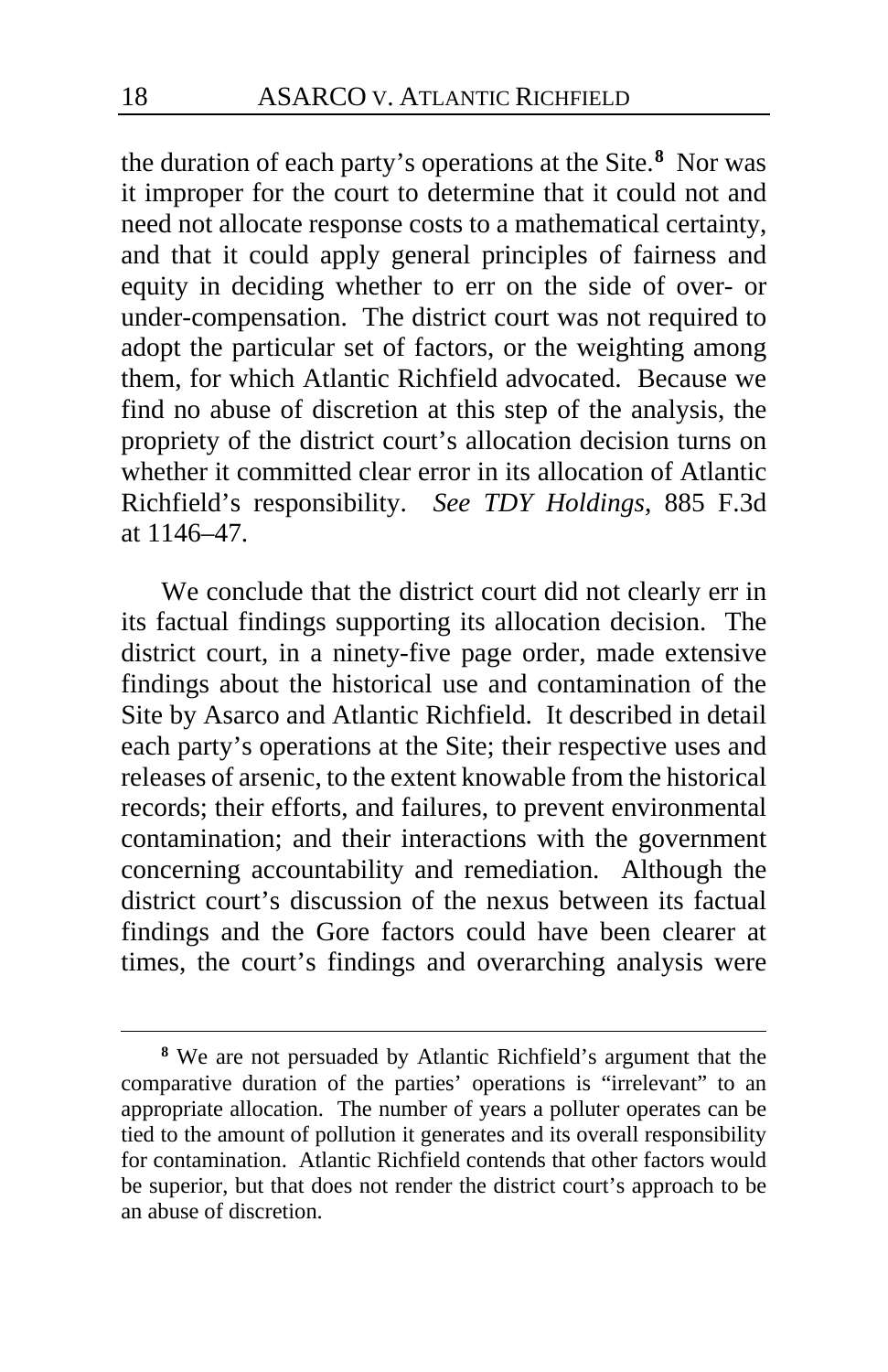sufficiently robust that we do not find reversible error on that basis here.

The first Gore factor inquires into the ability of the parties to demonstrate that their contribution to a discharge, release, or disposal of a hazardous waste can be distinguished. *Id.* at 1146 n.1. The district court explained that the "sparse historical record" complicated the task of distinguishing the parties' contributions, noting a lack of clarity as to "the precise nature and amount of pollutants" historically emitted by each operator. It noted that the deficiencies in the record were partially attributable to Atlantic Richfield's longstanding denial of responsibility for contamination at the Site. Nonetheless, the court found that the record generally "revealed enough information to understand the history of operations . . . at the Site," coupled with the aid of expert testimony, such that it could make a rough assessment of the parties' respective contributions.

The second and third Gore factors ask how much hazardous waste was involved, as well as the degree of toxicity of that waste. *Id*. The fourth Gore factor considers the degree of involvement by the parties in the generation, transportation, treatment, storage, or disposal of the hazardous waste. *Id.* To this end, the district court made detailed findings about the historical operations of Asarco and Atlantic Richfield, including the manners in which each used and released arsenic at the Site. It recognized, as do both parties, that "the majority of the groundwater contamination METG is remediating at the Site was caused by Asarco's operations." But the court noted that both parties used vast quantities of arsenic-laden materials in their everyday operations and generated substantial amounts of arsenic-laden byproducts. Although the court could not quantify all of Atlantic Richfield's past releases, given the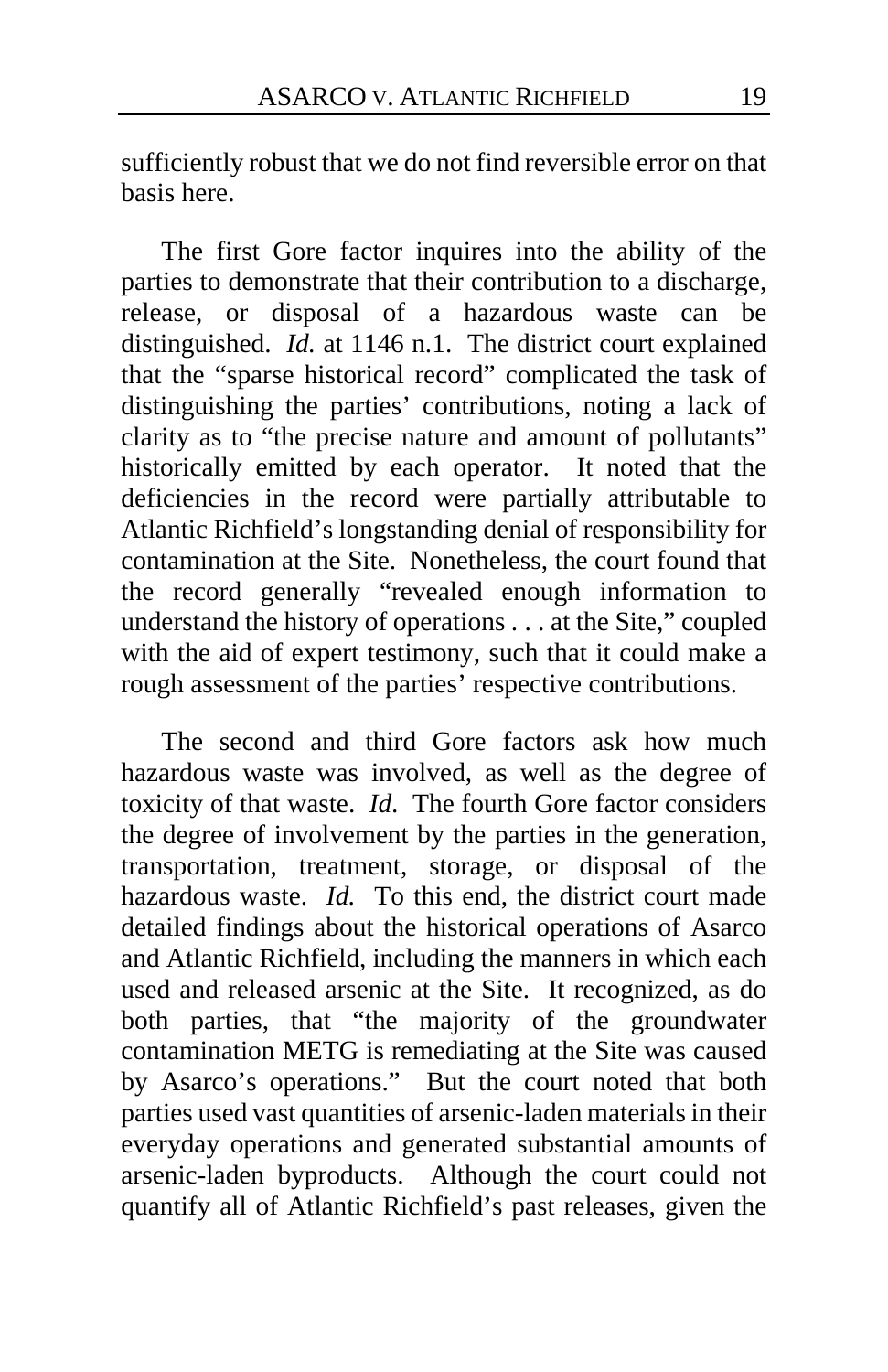large gaps in the historical record, it noted that Atlantic Richfield released so much toxic fly ash and coal dust that it received complaints from the City of Helena. The court likewise made findings as to the relative toxicity of arsenic in the various materials used by Asarco and Atlantic Richfield, to the extent those toxicities could be ascertained.

The fifth Gore factor assesses the degree of care exercised by the parties with respect to the hazardous waste concerned. *Id.* The district court reviewed the precautions taken by both Asarco and Atlantic Richfield to protect against environmental contamination, as well as the failures of certain preventive measures taken by each party—such as leakages in the protective infrastructure and the careless handling of contaminated wash-down water. The court further noted Asarco's adoption of relatively intensive preventive measures toward the later years of its operation, including replacing Thornock Lake with a massive steel holding tank, as well as broader remediation efforts beginning in the 1990s.

The sixth Gore factor evaluates the degree of cooperation by the parties with federal, state, or local officials to prevent any harm to public health or the environment. *Id.* As to this factor, the court explained that Atlantic Richfield had repeatedly evaded responsibility for any environmental contamination at the Site, flagrantly misled the EPA regarding its releases at the Site, and made ongoing misrepresentations throughout the course of the litigation.<br>Atlantic Richfield contends the district court's Atlantic Richfield contends the district court's misrepresentation findings are "irrelevant" to its appeal of the twenty-five percent allocation because the court separately awarded a \$1 million uncertainty premium pursuant to the sixth Gore factor. However, it is not inconsistent for the district court to award an uncertainty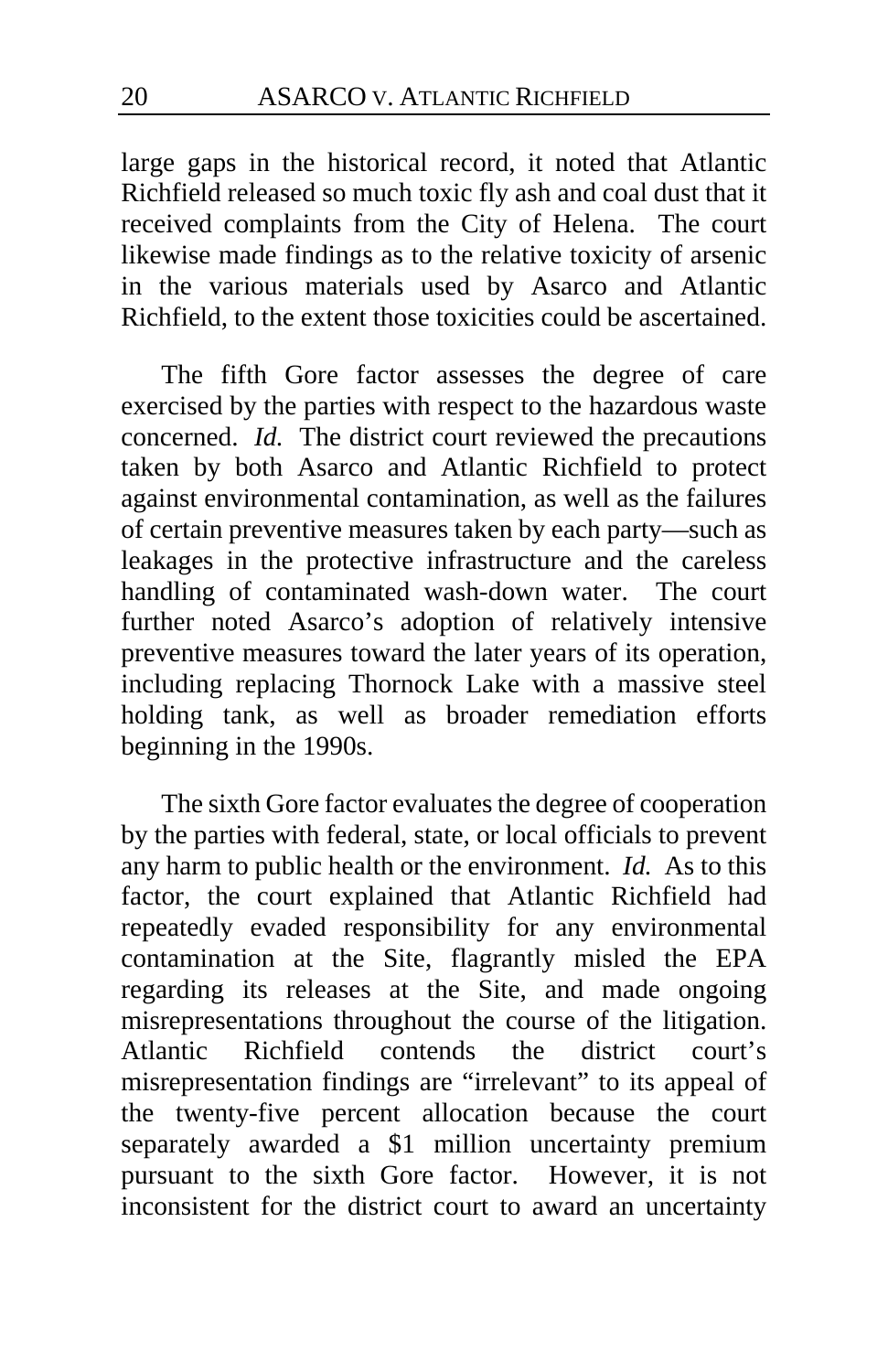premium based on the egregiousness of its findings as to the sixth Gore factor, and also separately to consider Atlantic Richfield's non-cooperation when weighing the equities in the context of reaching its baseline allocation.

In addition to its core factual findings, the district court considered the expert testimony proffered by the parties in arriving at its allocation. Asarco's expert proposed three alternative liability allocation strategies, which apportioned Atlantic Richfield's responsibility at twenty-five percent to forty-one percent depending on the method. Atlantic Richfield's expert focused on challenging Atlantic Richfield's liability altogether and opined that Atlantic Richfield should have zero responsibility for the Site cleanup. The court reviewed the testimony of the parties' dueling experts, discussing the merits and shortcomings of each. The court found the opinions of Asarco's expert, Andy Davis, "to be compelling and persuasive," adding that he "was the only witness at trial who was qualified by education, training, experience, and the work he performed in this case, to quantify the contribution of arsenic made by Anaconda's 45 years of operation at the Site." By contrast, the court found that Atlantic Richfield's expert, Brian Hansen, focused too much on Asarco's operations and tried so hard to minimize Anaconda's role that he failed to provide a useful quantification of its contamination. The court further found that Hansen failed to account for several material historical documents, and "le[ft] the majority of expert Davis's opinions largely unchallenged."

The district court favored Davis's most conservative allocation, which ascribed twenty-five percent of the total liability to Atlantic Richfield. It rejected Asarco's higher proposed allocations, as well as Atlantic Richfield's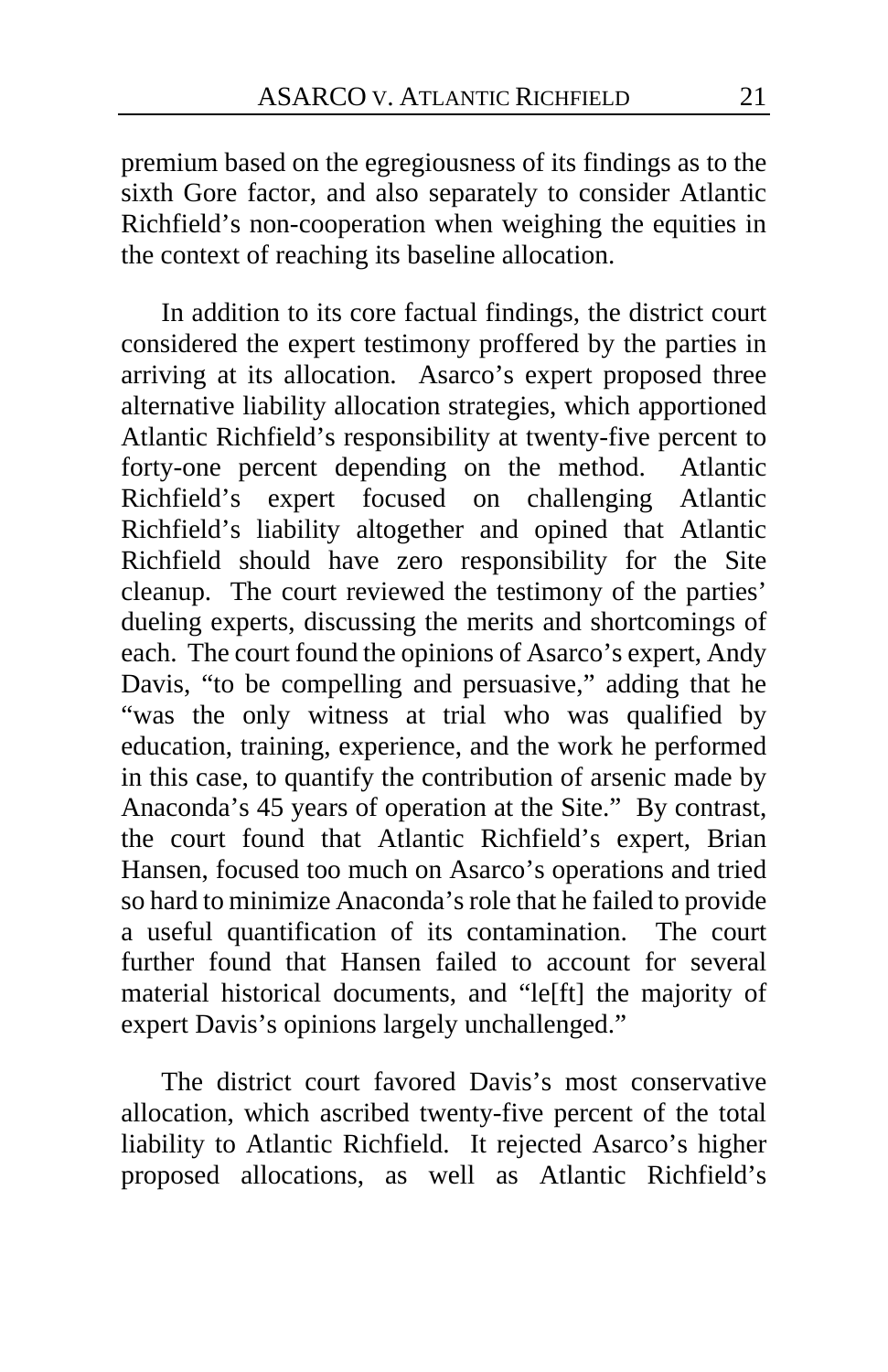proposed zero percent allocation.**[9](#page-21-0)** Davis's conservative allocation, i.e., "Strategy III," assigned equal responsibility to Asarco and Atlantic Richfield for discharges into the north plume and the Thornock Pond and Lake area plume, adjusted for the respective time periods the parties operated in each region, and then adjusted for the square footage of the contaminated groundwater in each area. The court found this strategy appealing, because it accounted for the parties' differential time periods of ownership—notably, a factor that favored *Atlantic Richfield* due to its comparatively shortlived operations at the Site. Particularly given the failure of Atlantic Richfield's expert to proffer a well-supported, sensible alternative allocation, the district court reasonably resorted to the most conservative of Asarco's proposed allocations.**[10](#page-21-1)**

The district court acknowledged that all the allocation strategies presented were imperfect and explained that it would compensate for the mathematical uncertainties by considering "such equitable factors as the court determines are appropriate," per the framework of CERCLA. 42 U.S.C.

<span id="page-21-1"></span>**<sup>10</sup>** Moreover, that allocation aligned with the overarching theme of the court's factual findings, i.e., that Asarco bore responsibility for the vast majority of the Site's contamination, but Atlantic Richfield was more than a de minimis polluter.

<span id="page-21-0"></span>**<sup>9</sup>** The district court also rejected three alternative allocations suggested by Atlantic Richfield in its proposed amended post-trial findings of fact and conclusions of law. Atlantic Richfield contests the court's cursory rejection of those alternatives. However, Atlantic Richfield devoted nearly all of its energy at trial—and all of its expert testimony—to challenging *any* attribution of responsibility to Atlantic Richfield, so it provided minimal support for these alternative allocations. Although the court's rejection was terse, it was sufficient under the circumstances—especially when coupled with the district court's explanation of the allocation it did choose.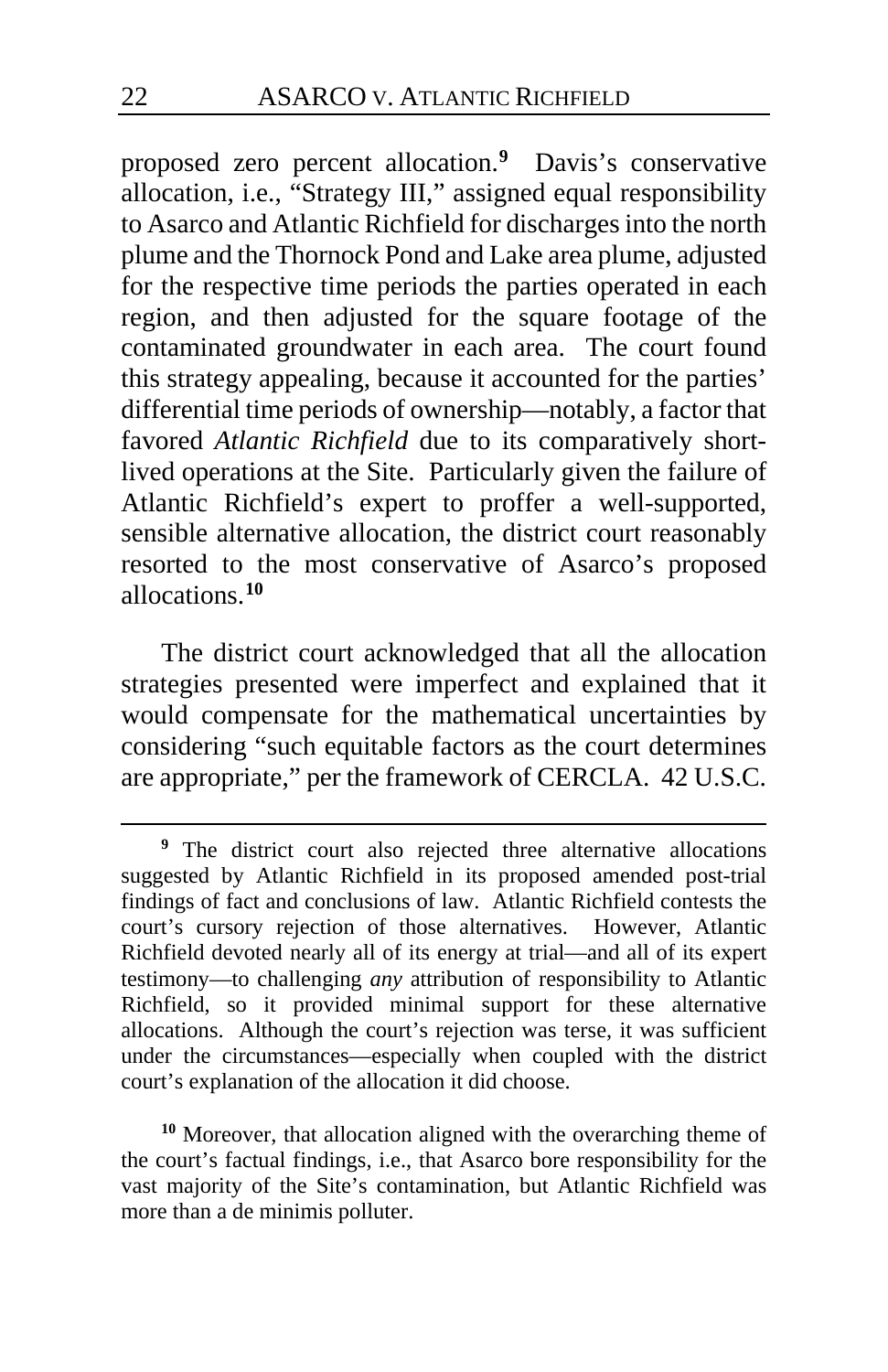§ 9613(f)(1). Ultimately, the court used the Gore factors as well as the general equitable principle that the cooperating, settling party should receive the benefit of the doubt—to support its decision to adopt an allocation that erred on the side of over-compensation rather than undercompensation for the contamination emitted by Atlantic Richfield. Because these equitable factors weighed in Asarco's favor, and the court found Davis's "Strategy III" to be the most compelling of the proffered allocation strategies, it decided to stand by a twenty-five percent allocation of responsibility to Atlantic Richfield. Because the district court assessed the record evidence and underlying equities with sufficient rigor and care, we affirm.**[11](#page-22-0)**

Finally, Atlantic Richfield argues that the district court's decision provided an insufficient articulation of the reasoning behind its allocation. We conclude that the court below made a sufficient record to inform our review. The court's ninety-five page decision is expansive and detailed, and it thoughtfully grapples with a challenging case. A decision need not be articulated with perfection to meet the standards we have set forth in our case law. *See Traxler v. Multnomah County*, 596 F.3d 1007, 1016 (9th Cir. 2016) (explaining that the district court must articulate its reasoning in a manner sufficient to permit meaningful appellate review, and remanding where the record "d[id] not

<span id="page-22-0"></span>**<sup>11</sup>** Atlantic Richfield further argues that a twenty-five percent allocation exceeds its realistic share of the Site contamination. But the district court was not required to allocate response costs precisely along the lines of the parties' emissions. Because consideration of "equitable factors" is permissible, it is immaterial if the court did not apportion response costs perfectly in line with emissions—especially where no party has been able to quantify those emissions with precision.